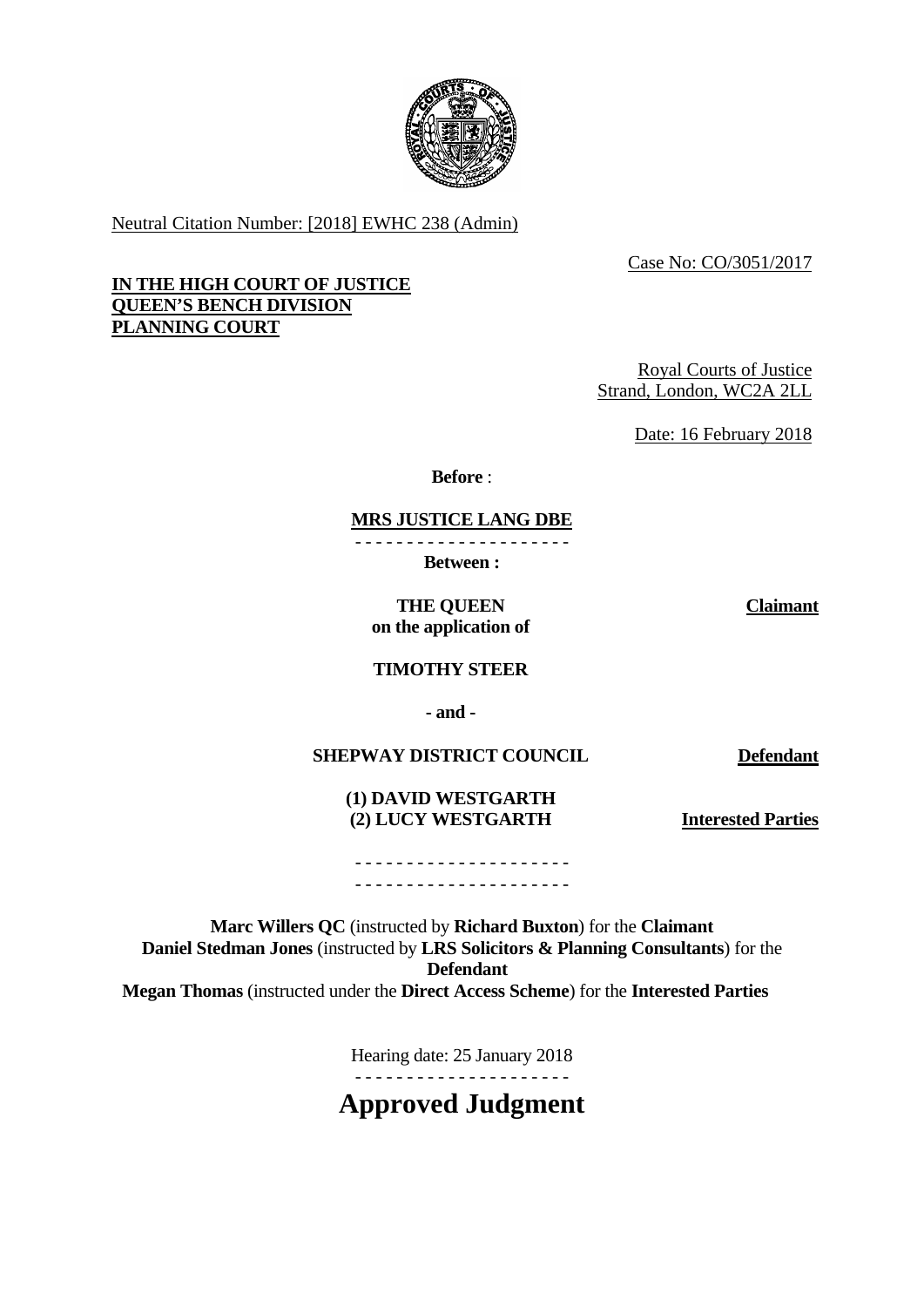# **Mrs Justice Lang :**

- 1. The Claimant applies for judicial review of the decision by the Defendant ("the Council") on 18 May 2017 to grant planning permission to the Interested Parties ("the IPs") for a holiday park on their land at Little Densole Farm, Canterbury Road, Densole, Kent, CT18 7BJ ("the Site").
- 2. The Claimant lives near to the Site and objected to it in the planning application procedure.
- 3. The Site comprises about 13.5 acres (5.5 ha) of agricultural land. It is located in open countryside to the east of the village of Densole, within an area designated nationally as the Kent Downs Area of Outstanding Natural Beauty ("AONB") and locally designated as a Special Landscape Area ("SLA").
- 4. The application was validated on 10 June 2016. It was considered by the Council's Planning and Licensing Committee ("the Committee") on 28 February 2017. The Officer's Report ("OR") recommended that the application should be refused. However, the Committee resolved to grant the application. Planning permission was granted for 12 holiday lodges, a reception building, a store building, formation of a fishing lake, a car park, tennis courts, a children's play area and a putting green.
- 5. Wyn Williams J. granted permission to apply for judicial review on grounds 1, 2 and 3 only. He refused permission in respect of the challenge to Local Plan Policy TM4 and to the screening opinion under the Town and Country Planning (Environmental Impact Assessment) Regulations 2011.
- 6. At the start of the hearing, I ruled that the witness statements from Mr Geering, Head of Planning, and Ms Claire Dethier, Development Management Team Leader, at the Council, were not admissible because they gave *ex post facto* reasons for the decision in an attempt to answer the Claimant's criticisms in the litigation. Applying the principles and authorities helpfully set out by Green J. in *Timmins v Gedling BC*  [2014] EWHC 654 (Admin), at  $[109] - [114]$ , I concluded that they were self-serving statements, intended to "plug the gap" in the Defendant's contemporaneous documentation, and so were inadmissible. Part of their evidence purported to give an account of what was said at the meeting which could, in principle, have been admissible. However, their accounts were inconsistent with each other, not supported by any contemporaneous notes, and also hotly contested by Councillors Lawes and Govett who were present at the meeting and opposed the development. In those circumstances, I could not treat any of their witness statements as a reliable record of the meeting. For the same reasons, I also ruled that Mr Westgarth's witness statement, giving his account of the meeting, was inadmissible *ex post facto* evidence and not a record which could be relied upon.
- 7. The Claimant and Defendant agreed that the Claimant's note of the Committee's meeting of 28 March 2017 was accurate and the IPs did not identify any inaccuracy. It was relevant and so I admitted it in evidence.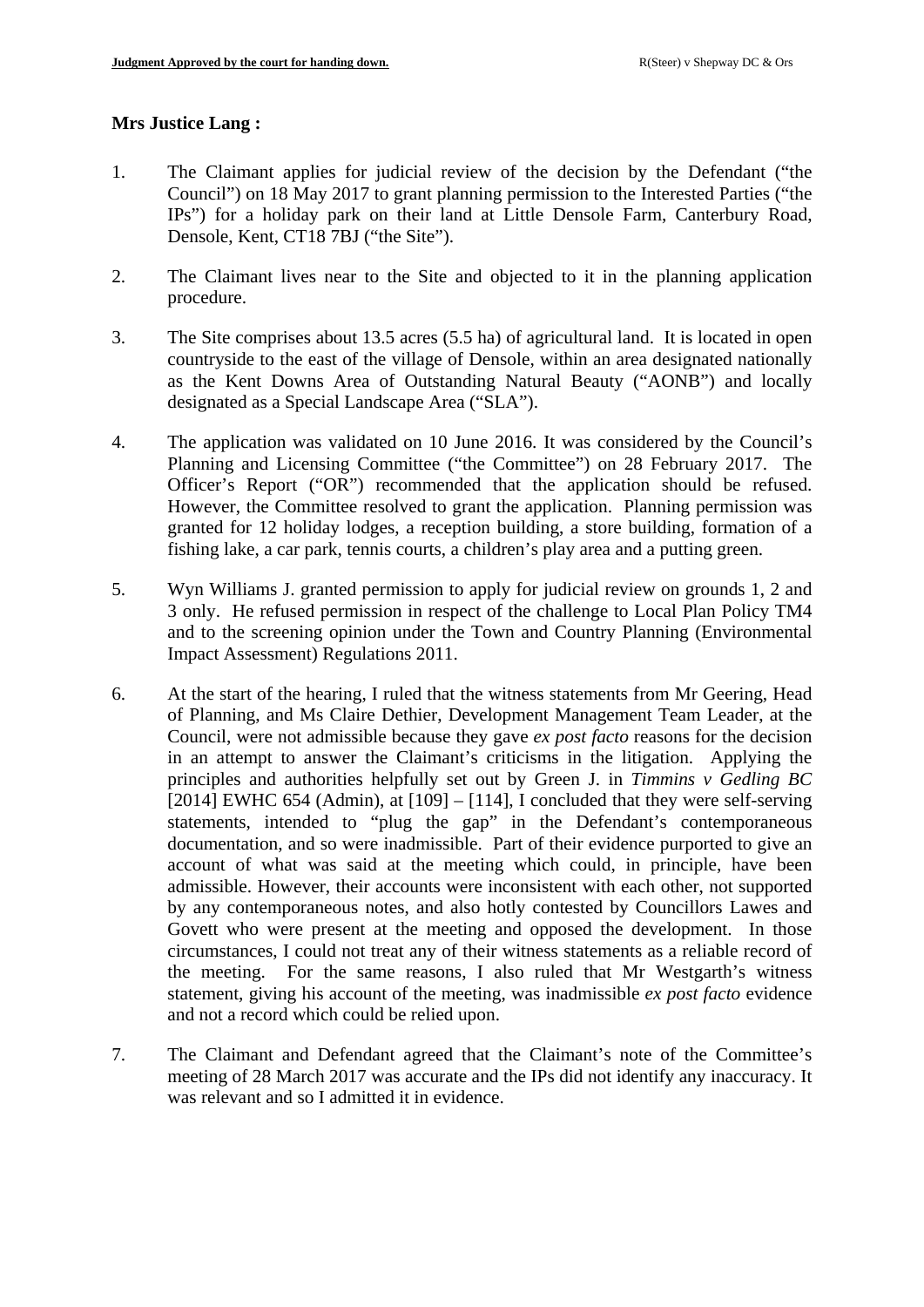### **The Committee's decision**

- 8. The only record of the Committee's decisions was in the minutes there was no recording and no contemporaneous note taken.
- 9. The minutes of the Committee's meeting of 28 February 2017 stated:

# "**2. Y16/0623/SH: Little Densole Farm, Canterbury Road, Densole**

Siting of 12 holiday lodges and erection of a reception building and a store building, together with formation of a fishing lake, a car park area, tennis courts, a children's play area, and a putting green, to create a tourism site.

…..

Mr Joseph Wright, a local resident, spoke in favour of the application. He said this development would boost the local economy and that although the site is in an AONB, trees and shrubs would be planted and this site would be an excellent opportunity to 'show off'' the AONB.

Councillor Godfrey, the Ward member, spoke in favour of the application. He was encouraged by the fact that this development seems to be sensitive to its surroundings, is of high quality and will attract tourism.

Mr Jonathan Moore Lambe, the agent for the applicants spoke on their behalf. Mr Moore Lambe explained this is an exclusive holiday facility aimed at wheelchair users. He mentioned it would be an excellent facility to be promoted to tourists visiting Kent.

Councillors, having regards to the requirements of Development Plan policy and Government advice set out within the NPPF felt that, on balance, the development would conserve and preserve the scenic beauty of the AONB whilst also providing significant employment and tourism benefits and enhancing the North Downs and wider district. Councillors considered that the AONB location was suitable and that the application demonstrated that there would not be harm to the AONB, which is given the highest status of protection in the NPPF. Councillors considered the development therefore complied with policy and constituted sustainable development.

Proposed by Councillor Dick Pascoe

Seconded by Councillor Peter Simmons and

**RESOLVED that planning permission be granted and the Head of Planning be granted delegated authority to**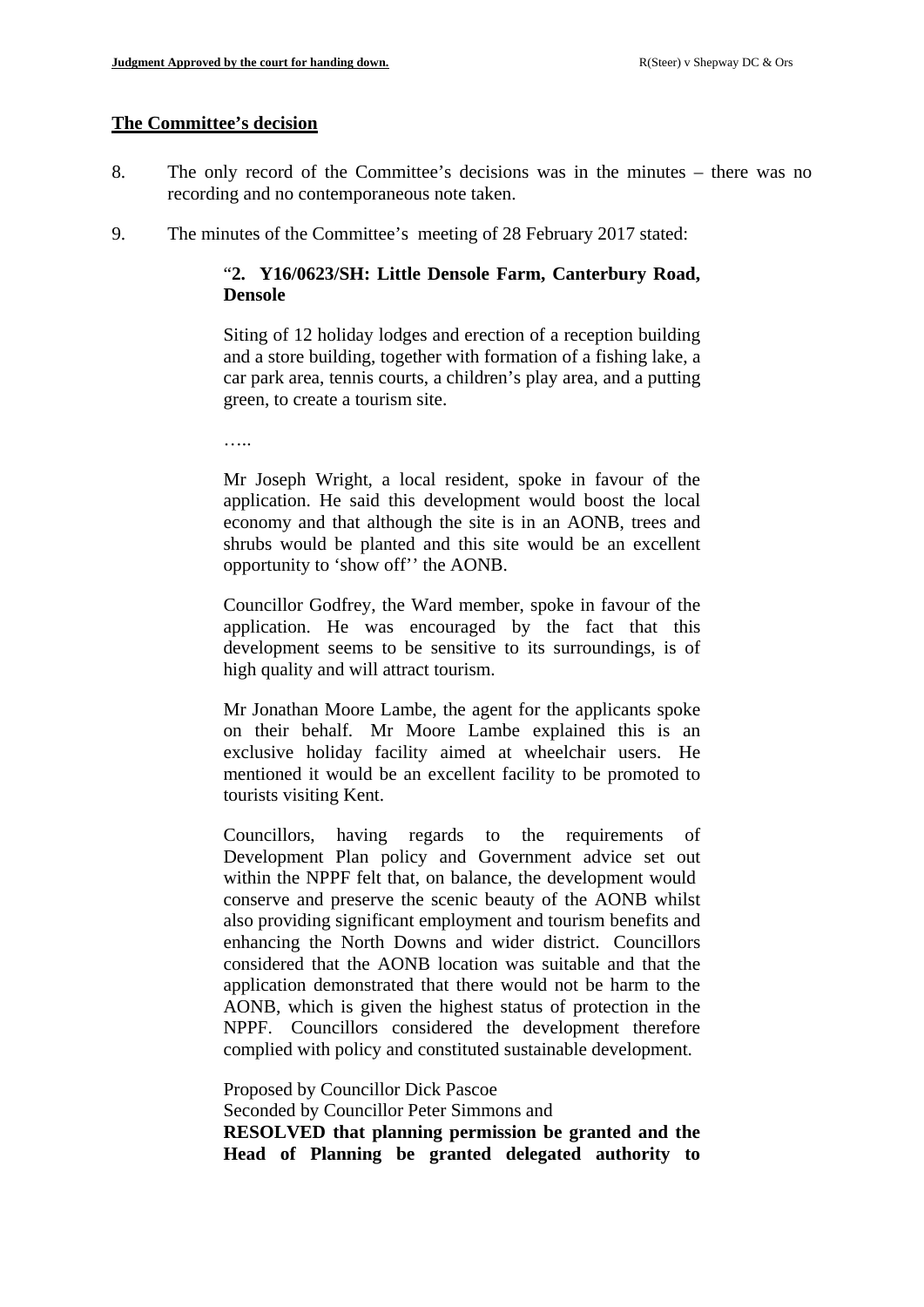# **negotiate with the applicants the detail of the conditions to be imposed.**"

- 10. When the draft minutes were submitted to the Committee for approval, at their next meeting on 28 March 2017, Councillor Lawes objected to them on the grounds that "none of this paragraph 6 was actually said within the meeting, and things that were said aren't in the minutes …. Councillor Pascoe was asked by the Head of Planning what were his reasons to [sic] approving the application because it was recommended to be refused and Cllr Pascoe said he wanted to overturn everything that was recommended to be refused. No other comment was made than that….." Councillor Lawes was supported by Councillor Govett.
- 11. In reply, Councillor Pascoe said:

"To clarify ……what I stated was, all the reasons for refusal of the application, were my reasons for approval. So all you have to do is to just turn the wording around and that was the words I used and I am seeing nods as well, that's what I actually asked for. That the reasons for approval, were it to be opposite of my reasons for approval and that is why this is staying as it is because this is exactly what I said and asked for …"

12. A discussion took place in which Councillor Hollingsbee (who was not at the meeting) gave her explanation for the wording of the minutes:

> "This isn't what the councillors … this isn't word for word what the councillors said, this is what Ben [Head of Planning] has read back as being the reasons that councillors felt it should be approved. And that would've been agreed, because that's what we do, what we always do, as an overturn."

13. The Committee then voted to approve the minutes unamended, by 7 votes to 2, with 2 abstentions.

# **Legal framework**

# **(i) Judicial review of planning decisions**

- 14. In a claim for judicial review, the Claimant must establish a public law error on the part of the decision-maker. This may be that the Council misdirected itself in law, or acted irrationally, or failed to have regard to relevant considerations or that there was some procedural impropriety.
- 15. The exercise of planning judgment and the weighing of the various issues are matters for the decision-maker and not for the Court: *Seddon Properties Ltd v Secretary of State for the Environment* (1981) 42 P & CR 26. An application for judicial review is not an opportunity for a review of the planning merits: *Newsmith v Secretary of State for the Environment, Transport and the Regions* [2001] EWHC Admin 74, per Sullivan J. at [6].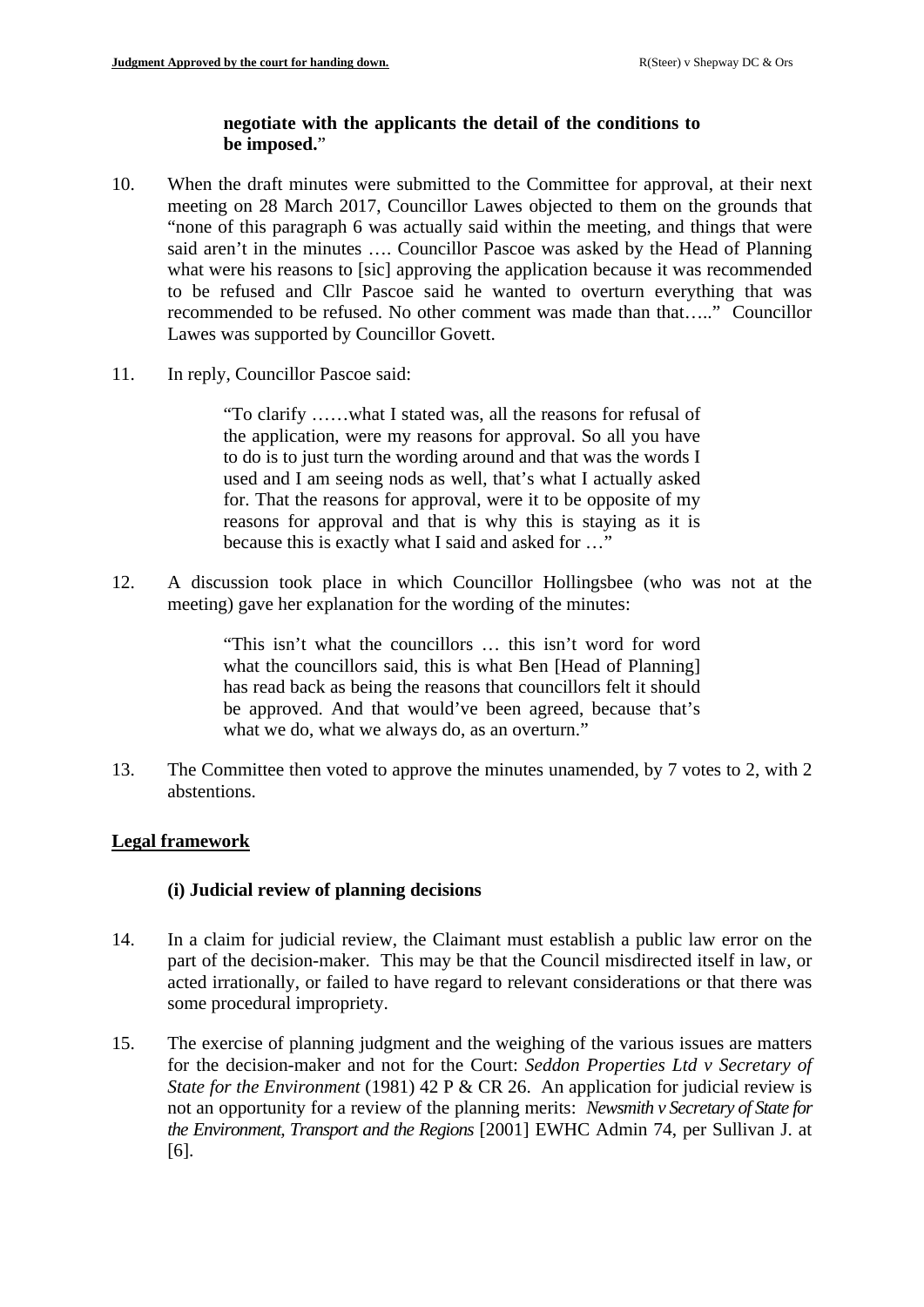16. In *Hopkins Homes v Secretary of State for Communities and Local Government* [2017] UKSC 37, Lord Carnwath said, at [26]:

> "26. Recourse to the courts may sometimes be needed to resolve distinct issues of law, or to ensure consistency of interpretation in relation to specific policies, as in the Tesco case. In that exercise the specialist judges of the Planning Court have an important role. However, the judges are entitled to look to applicants, seeking to rely on matters of planning policy in applications to quash planning decisions (at local or appellate level), to distinguish clearly between issues of interpretation of policy, appropriate for judicial analysis, and issues of judgment in the application of that policy; and not to elide the two."

#### **(ii) Decision-making**

- 17. The determination of an application for planning permission is to be made in accordance with the development plan, unless material considerations indicate otherwise. Section 70(2) of the Town and Country Planning Act 1990 ("TCPA 1990") provides that the decision-maker shall have regard to the provisions of the development plan, so far as material to the application.
- 18. Section 38(6) of the Planning and Compulsory Purchase Act 2004 ("PCPA 2004") provides:

"If regard is to be had to the development plan for the purpose of any determination to be made under the planning Acts, the determination must be made in accordance with the plan unless material considerations indicate otherwise."

- 19. National policy expressed in the National Planning Policy Framework ("NPPF") is a material consideration.
- 20. The duty under the equivalent Scottish provision was explained by Lord Clyde in *Edinburgh City Council v Secretary of State for Scotland* [1997] 1 W.L.R. 1447, at 1459:

"In the practical application of section 18A it will obviously be necessary for the decision-maker to consider the development plan, identify any provisions in it which are relevant to the question before him and make a proper interpretation of them. His decision will be open to challenge if he fails to have regard to a policy in the development plan which is relevant to the application or fails properly to interpret it. He will also have to consider whether the development proposed in the application before him does or does not accord with the development plan. There may be some points in the plan which support the proposal but there may be some considerations pointing in the opposite direction. He will be required to assess all of these and then decide whether in light of the whole plan the proposal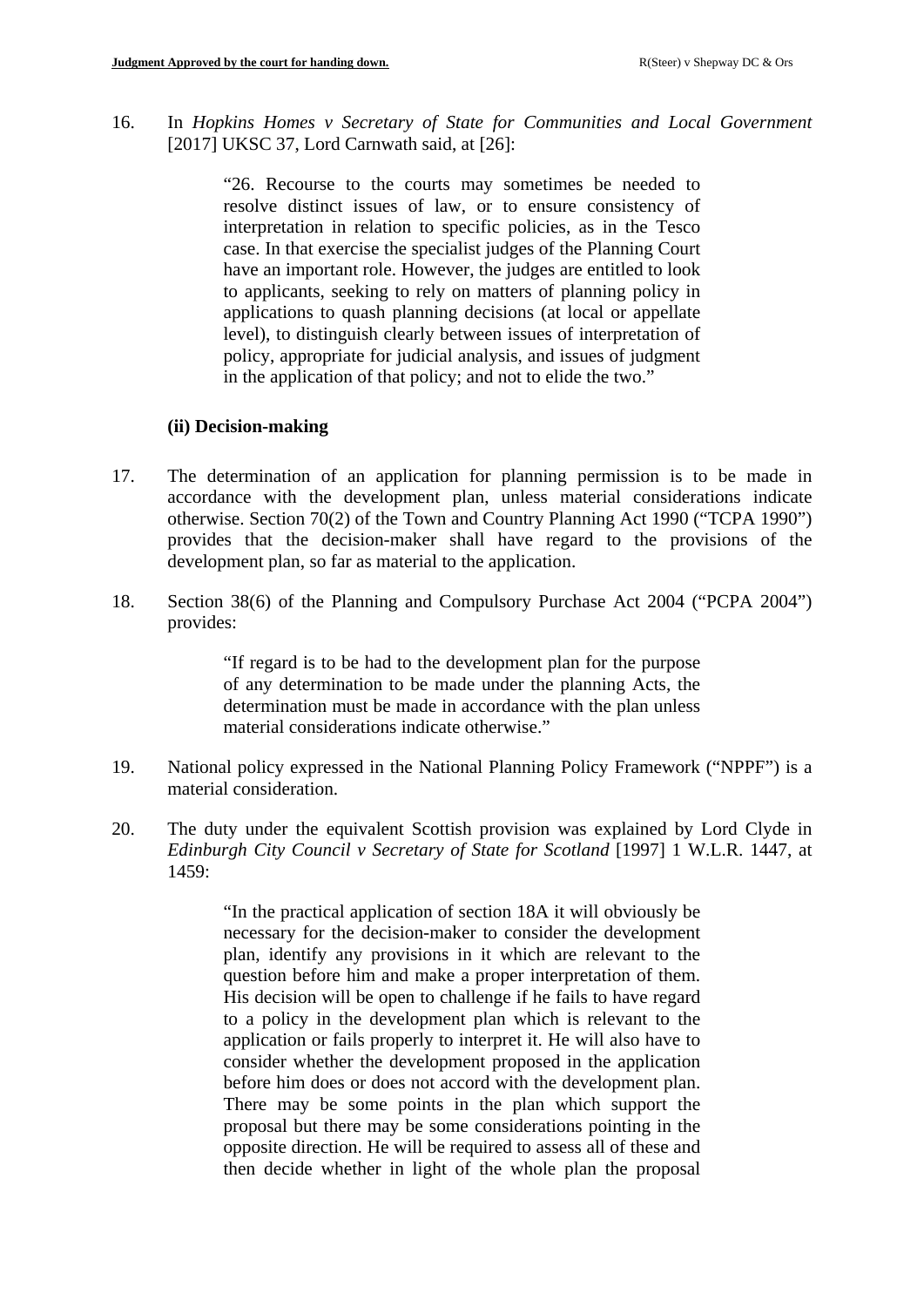does or does not accord with it. He will also have to identify all the other material considerations which are relevant to the application and to which he should have regard. He will then have to note which of them support the application and which of them do not, and he will have to assess the weight to be given to all of these considerations. He will have to decide whether there are considerations of such weight as to indicate that the development plan should not be accorded the priority which the statute has given to it. And having weighed these considerations and determined these matters he will require to form his opinion on the disposal of the application. If he fails to take account of some material consideration or takes account of some consideration which is irrelevant to the application his decision will be open to challenge. But the assessment of the considerations can only be challenged on the ground that it is irrational or perverse."

- 21. This statement of the law was approved by the Supreme Court in *Tesco Stores Limited v Dundee City Council* [2012] UKSC 13, [2012] P.T.S.R. 983, in which it rejected the proposition that each planning authority was entitled to determine the meaning of development plans from time to time as it pleased, within the limits of rationality. Development plans should be interpreted objectively, in accordance with the language used, read in its proper context. They should be followed unless there is good reason to depart from them.
- 22. Lord Reed re-affirmed well-established principles on the requirement for the planning authority to make an exercise of judgment, particularly where planning policies are in conflict, saying at [19]:

"That is not to say that such statements should be construed as if they were statutory or contractual provisions. Although a development plan has a legal status and legal effects, it is not analogous in its nature or purpose to a statute or a contract. As has often been observed, development plans are full of broad statements of policy, many of which may be mutually irreconcilable, so that in a particular case one must give way to another. In addition, many of the provisions of development plans are framed in language whose application to a given set of facts requires the exercise of judgment. Such matters fall within the jurisdiction of planning authorities, and their exercise of their judgment can only be challenged on the ground that it is irrational or perverse (*Tesco Stores Ltd v. Secretary of State for the Environment* [1995] 1 WLR 659, 780 per Lord Hoffmann)….."

### **(iii) Statutory and national planning policy protection of AONB**

23. Section 85(1) of the Countryside and Rights of Way Act 2000 provides that: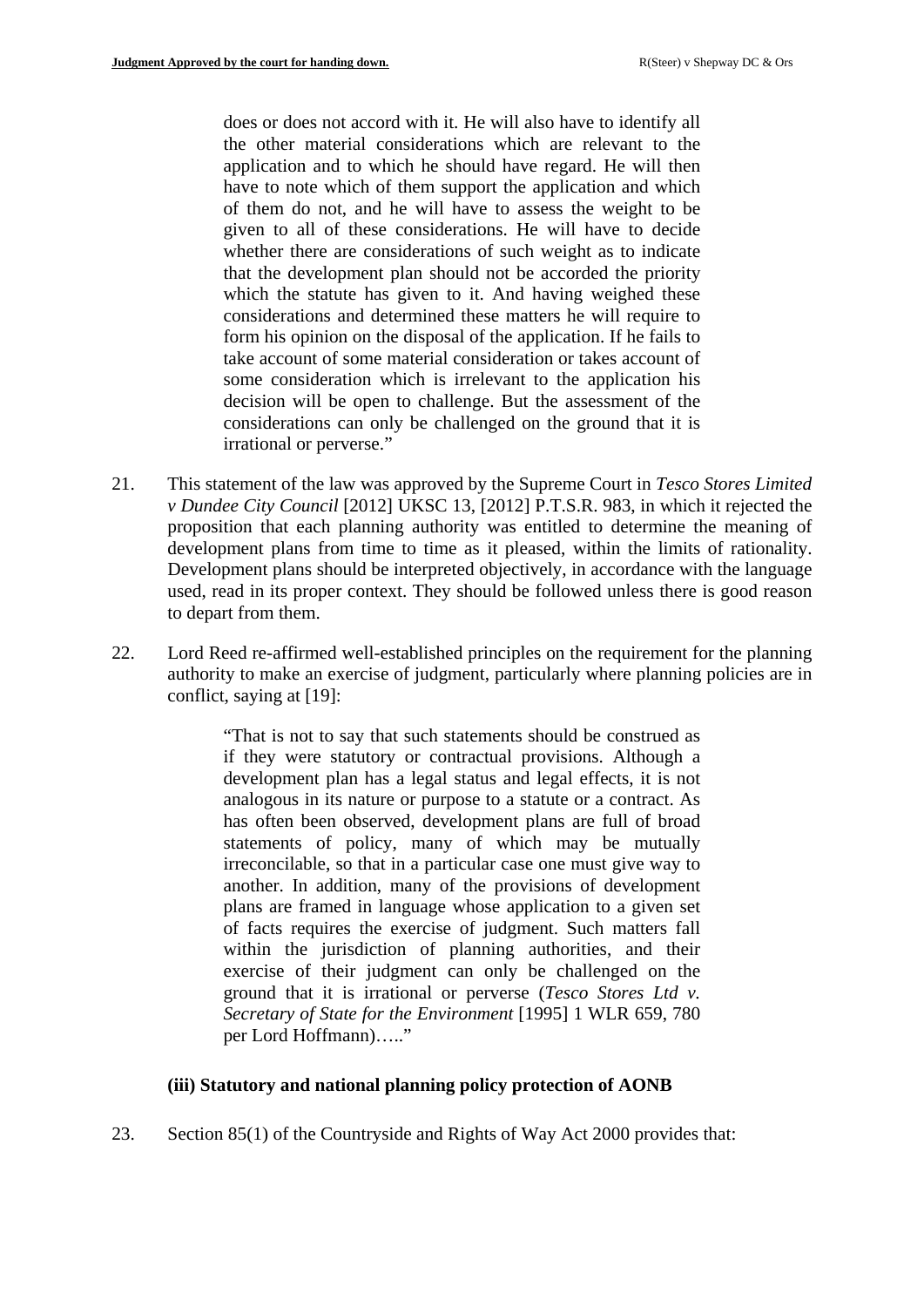"In exercising or performing any functions in relation to, or so as to affect, land in an area of outstanding natural beauty, a relevant authority shall have regard to the purpose of conserving and enhancing the natural beauty of the area of outstanding natural beauty."

24. That duty is reflected in NPPF [115] and [116] which state:

"115. Great weight should be given to conserving landscape and scenic beauty in National Parks, the Broads and Areas of Outstanding Natural Beauty, which have the highest status of protection in relation to landscape and scenic beauty. The conservation of wildlife and cultural heritage are important considerations in all these areas, and should be given great weight in National Parks and the Broads."

"116. Planning permission should be refused for major developments in these designated areas except in exceptional circumstances and where it can be demonstrated they are in the public interest. Consideration of such applications should include an assessment of:

- the need for the development, including in terms of any national considerations, and the impact of permitting it, or refusing it, upon the local economy;
- the cost of, and scope for, developing elsewhere outside the designated area, or meeting the need for it in some other way; and
- any detrimental effect on the environment, the landscape and recreational opportunities, and the extent to which that could be moderated."

# **Grounds for judicial review**

- 25. The Claimant's grounds for judicial review were as follows:
	- i) The Council failed to consider or apply NPPF [116] when deciding the application.
	- ii) The Council reached an irrational conclusion that the proposed development would not harm the Kent North Downs AONB.
	- iii) The Committee was under a common law duty to give reasons for its decision, as it was not following the OR's recommendation, and the application concerned a protected AONB. It failed to provide adequate and intelligible reasons for its decision to grant planning permission.
- 26. In response, the Defendant submitted that the Committee members had ample information before them to enable them to make an informed decision on the issues in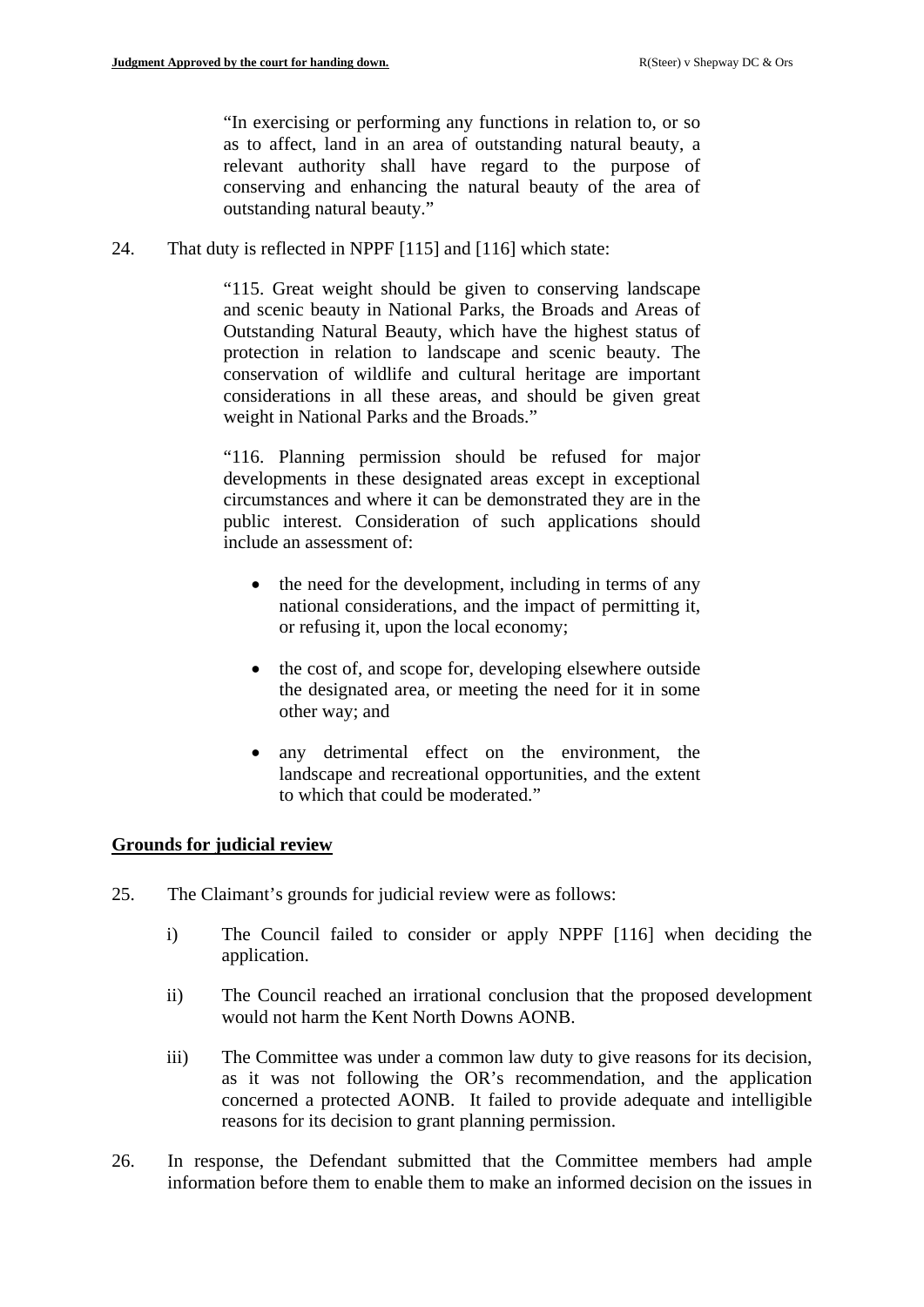this application, and the Claimant's challenge was an impermissible challenge to the Committee's planning judgment. The Defendant accepted that it was under a common law duty to give reasons, but submitted that the reasons for its decision, set out in the Minutes, were both adequate and intelligible. The IPs supported the Defendant's response.

# **Conclusions**

# **Ground 1**

- 27. NPPF [115] applies to all development within an AONB whereas the more stringent requirements of NPPF [116] only apply to "major developments". The OR concluded that NPPF [116] could apply, though it might not. In my view, the Committee had to decide whether NPPF [116] did apply, and if so, it was a material consideration to take into account in making its decision.
- 28. The OR addressed the guidance in the NPPF at paragraph 8.18:

"8.18 Overall, whilst the proposal has potential to provide a new tourism offer, and income and employment benefits to the local economy, it is not on balance in this instance not considered to outweigh the harm, of being a development in an unsustainable location which fails to conserve the landscape and scenic beauty of the AONB. It is considered there may be sites better suited to accommodate this type of development in the district, without the same level of harm, however, no examination of sequentially preferable sites has been provided in conflict with paragraph 118 of the NPPF which seeks to direct development to alternative sites with less harmful impacts. It has not been demonstrated that there would be no scope for the development outside of the AONB or on less sensitive sites. As such, whilst acknowledging there may be some wider economic benefits to the local economy; on balance in the light of the harm to AONB in conflict with paragraph 115 of the NPPF the proposal is unacceptable in planning terms. Further to this, officers have concerns that the proposal would not meet the requirement of paragraph 116 of the NPPF in terms of representing an exceptional circumstance for not refusing a major development in a designated area; or to be sufficiently demonstrated to be in the public interest given the level of local opposition; or failing to demonstrate the potential for other suitable sites being available within the district. Whilst the NPPF fails to define the phrase 'major development' in this regard, recent appeal decisions across the country have identified that developments of a scale of 20-30 homes within the AONB, in semi rural residential areas can fall foul of the presumption against major development in nationally designated landscapes as set out in paragraph 116. Whilst this proposal being considered is for a smaller quantum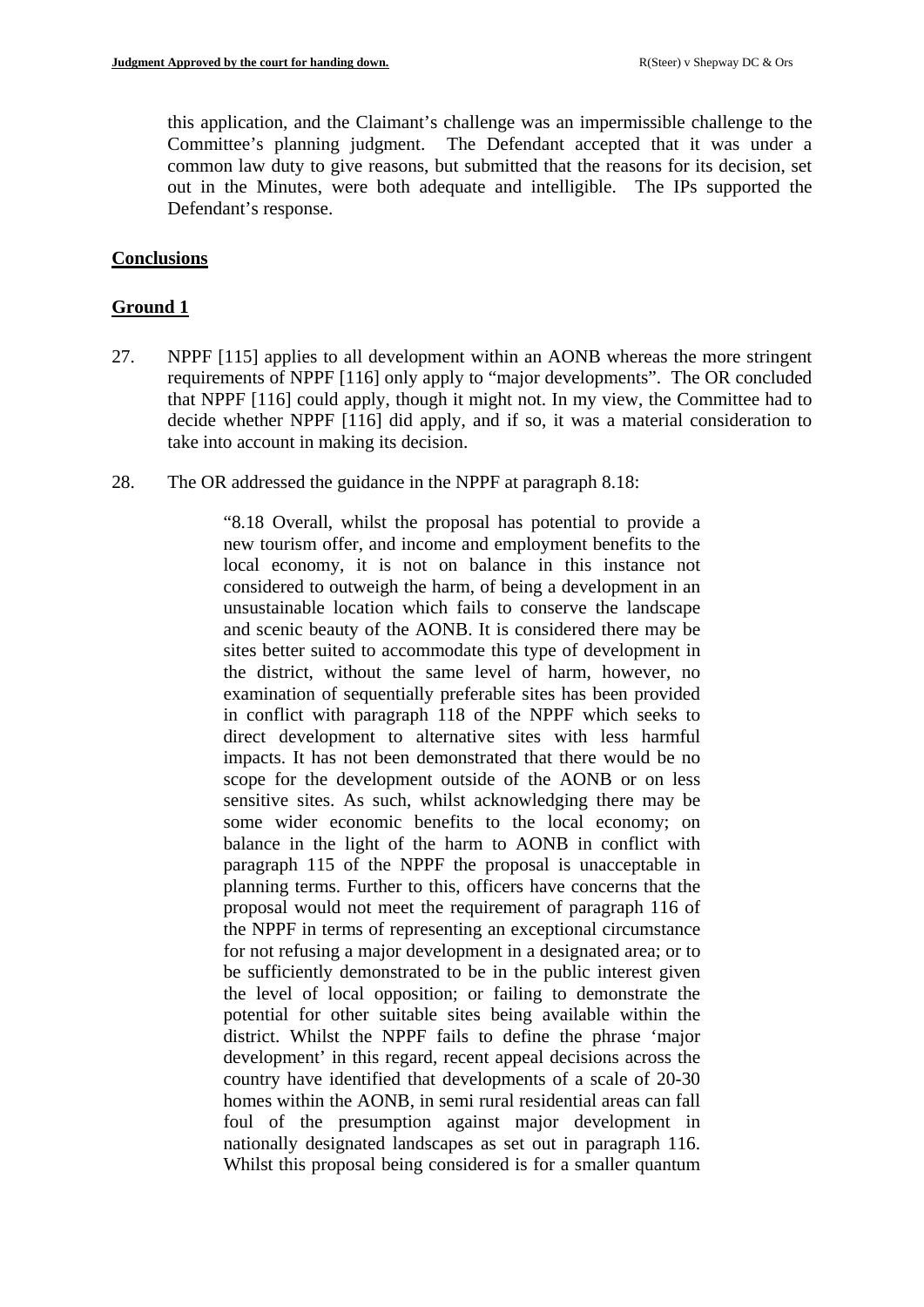of development an inspector could reach the view that paragraph 116 of the NPPF applies to this site. On balance, in this instance officers consider that paragraph 116 of the NPPF could be considered to apply, however an Inspector could formulate a different view on this at appeal."

29. The OR provided the Defendant's Committee with the following summary of the reasons for recommending that the planning application be refused:

#### "9.0 SUMMARY

9.1 Economic and tourism development is supported in principle as set out in local and national policies, and paragraph 28 of the NPPF seeks to support economic growth in rural areas in order to create jobs and prosperity. Whilst the application has demonstrated a generic demand for this kind of high end holiday facility, it is not robustly demonstrated that there is a specific need in this particular AONB countryside location, or that there are not better sites elsewhere in locations that are not designated. Given the rural location within the protected AONB, the impact of this major application on the wider environment is a significant consideration. The NPPF makes it clear that the planning system should carefully balance economic, social and environmental considerations in the decision making process, and this is discussed in detail throughout the report.

9.2 Paragraph 115 of the NPPF requires that great weight is given to conserving landscape and scenic beauty in the AONB, which has the highest status of protection, and Core Strategy CSD4 requires planning decisions to have close regard to the need for conserving and enhancement of natural beauty in the AONB, which will take priority over other planning considerations. On the basis of these key policy requirements and other local plan and national policy requirements set out in this report, and the significant harm to the landscape and scenic beauty of this nationally important landscape identified in this report, great weight should be attached to the statutory requirement to have regard to the purpose of conserving or enhancing the natural beauty of the AONB. The economic benefits do not in this instance amount to exceptional circumstances to warrant not refusing the application as required by paragraph 116 of the NPPF, and the application does not sufficiently justify an overriding need for this major development in this particular location, or why an exception to planning policies to protect the countryside and the AONB designation should be made in this instance. As such, on balance the officer assessment of this proposal, in accordance with national and local plan policy is required to give great weight for the protection of the designated AONB, which, in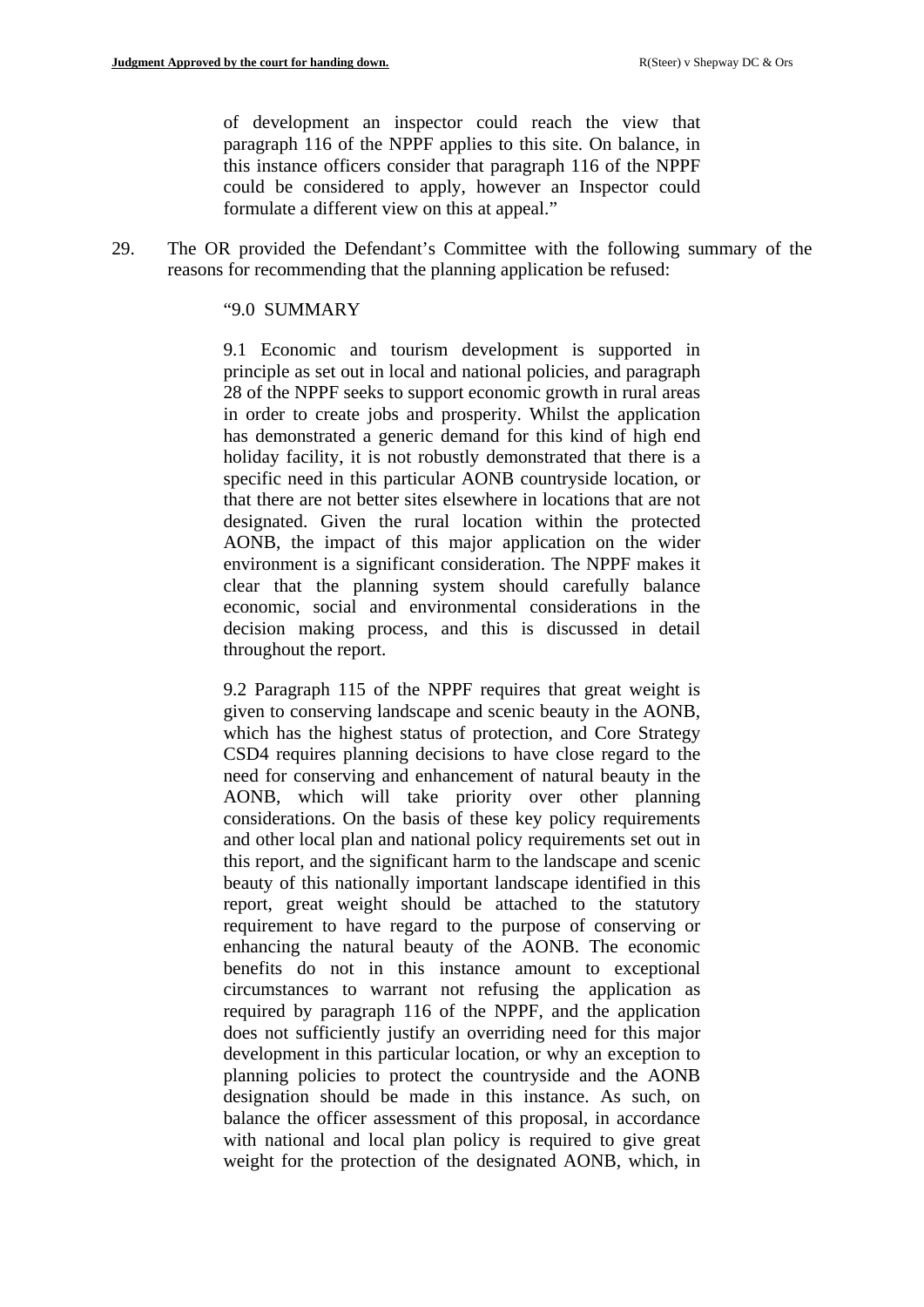this instance, the harm to outweighs the clear economic/tourism benefits of the proposal.

9.3 In the light of the above, and the detailed case put forward in this report, it is considered the development does not comply with local plan policies or the NPPF, and therefore, in accordance with Section 38(6) of the Town and Country Planning Act 2004 the proposal is contrary to development plan policy and the planning application should therefore be refused."

30. The OR concluded with the recommendation that planning permission be refused for two reasons. The first reason identified the harm which the proposed development would cause to the AONB, contrary to the local development plan and NPPF [115]. The second reason was as follows:

> "The Site is located within the open countryside outside of the settlement hierarchy and within the AONB and Special Landscape Area which is awarded the highest status of national protection. In the absence of a convincing justification, the application fails to demonstrate a robust need for the development in this location and that it cannot be provided in or adjacent to an existing rural service centre elsewhere, or that it essentially requires an open countryside location within the designated AONB. It is therefore considered that there remains significant uncertainty that this major proposal can create a sustainable visitor destination and not result in unnecessary development in the countryside that would be harmful to the character of the landscape and surrounding environment. As such, it is considered that the development is contrary to saved policies ….. of the Shepway District Local Plan Review….the Shepway Core Strategy Local Plan, and the National Planning Policy Framework paragraphs 28, 109 and 115 and is considered to be contrary to policies ….. of the Kent Downs AONB Management Plan that advise that planning permission should be refused in these designated areas except in exceptional circumstances and where it can be demonstrated that they are in the public interest and essentially require an AONB countryside location." (emphasis added)

- 31. Mr Willers QC persuaded me that, although the second reason referred to NPPF [115], not NPPF [116], that must have been a typing error because the wording of the second reason closely followed the criteria in NPPF [116], as highlighted in the underlined passages above.
- 32. Although disputed by the IPs in their skeleton argument, I consider that it is clear that the OR did treat NPPF [116] as applicable to the proposed development, at paragraphs 8.18, 9.2 and in the Recommendations, whilst properly advising the Committee that an inspector might take a different view on appeal. The IPs were also incorrect to state in their skeleton argument that neither the Kent Downs AONB Unit, nor the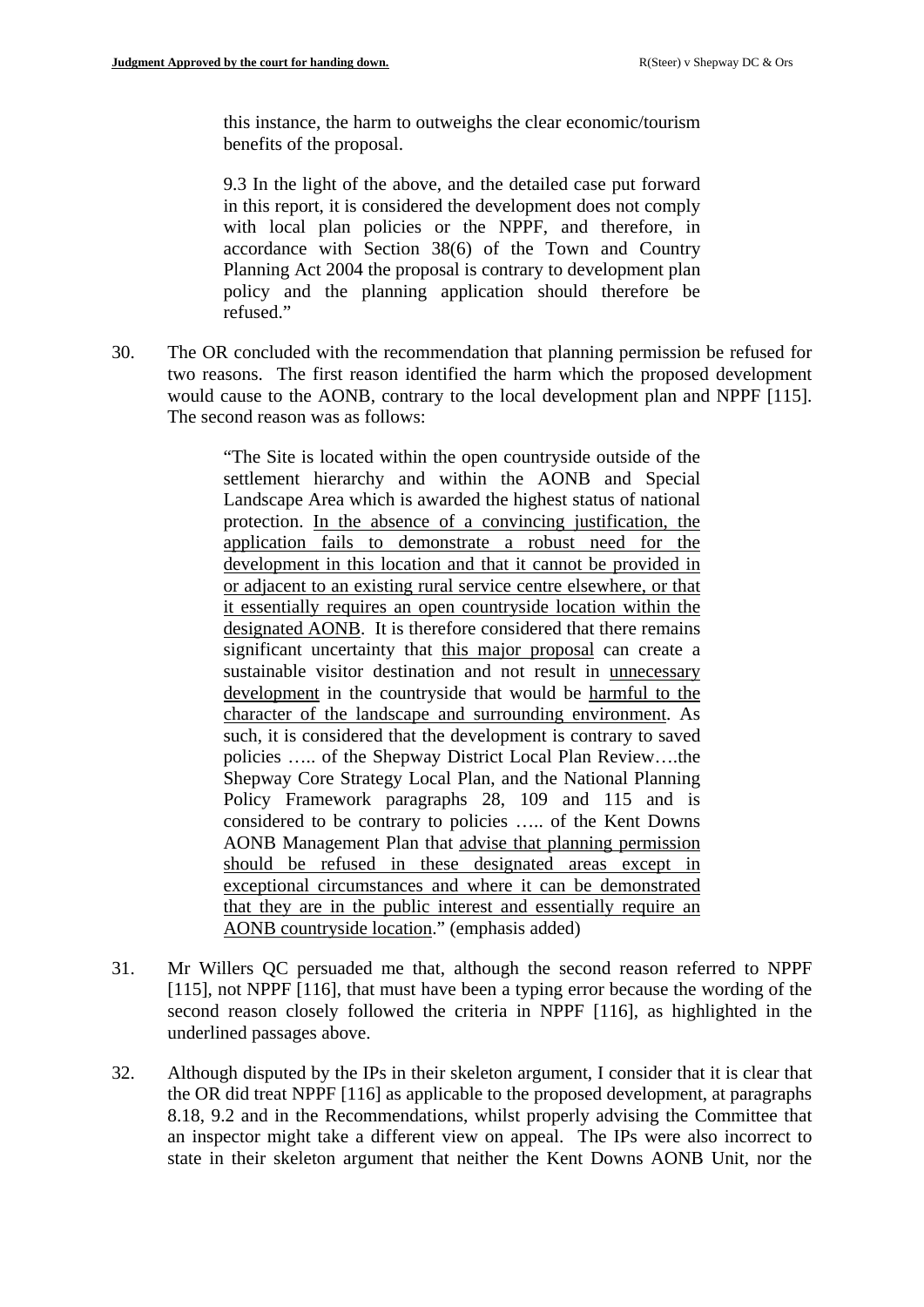Council for the Protection of Rural England Kent Branch, relied upon NPPF [116] in their objections to the proposed development.

- 33. The Defendant and IPs relied upon the reports lodged in support of the IPs application, which presented a different view to the OR. The IPs' application was supported by a 'Design and Access Planning Statement' ("Planning Statement") and a 'Landscape and Visual Impact Assessment' ("LVIA").
- 34. On my reading, these documents considered the impact of the proposed development on the AONB, but did not expressly refer to the application of NPPF [115] or [116] to the proposed development.
- 35. The Planning Statement described the development as a "small-scale" holiday park, which, as the Defendant and IPs submitted, was clearly relevant to the question whether it was a "major development" falling within NPPF [116].
- 36. The Planning Statement referred on a number of occasions to the Site's location with the AONB, and the need to avoid any detrimental impact upon the AONB. At paragraph 1.03, it advised:

"The site is therefore exceptionally well screened with virtually no views into the site from without - with the additional planting proposed, this would ensure that there would be no detrimental impact upon visual amenity or the AONB."

37. In the section headed "Policy Context, Appraisal and General Supporting Information", the Planning Statement considered the Local Plan policies, and concluded that the proposal accorded with Policy CSD4. Regrettably, in the Appendix setting out CSD4, it omitted some key words from the policy, which are underlined below:

> "e Planning decisions will have close regard to the need for conservation and the enhancement of natural beauty in the AONB and its setting, which will take priority over other planning considerations …"

38. The Planning Statement went on to say:

"20.10 As the development would not be highly prominent in the landscape and as it is set against the backdrop of the woodland, the development will have limited visual impact and accordingly, the proposal also accords with the NPPF.

20.11 Furthermore, given the limited harm to the countryside and AONB, in this special and unique instance, the wider economic benefits to employment and the local economy would represent and result in additional revenue streams which would outweigh any limited harm. As such, given the support in local policy CSD3 and national planning guidance for sustainable rural tourism, it is considered that the limited harm would be outweighed by the economic benefits in policy terms.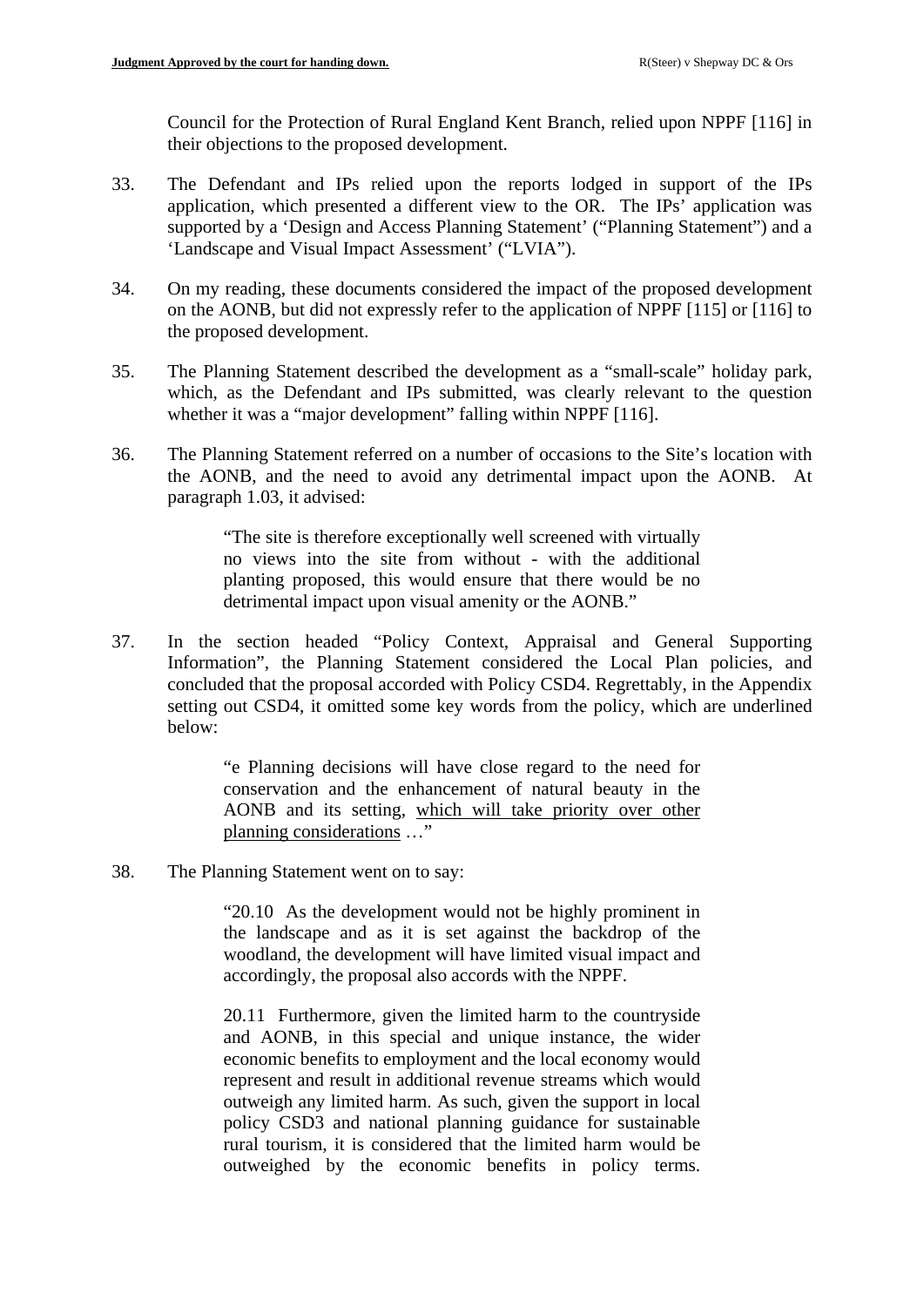Therefore, whilst accepting the weight given to protecting the AONB landscape, it is considered that in this instance for the reasons set out above, the proposal does not warrant refusal on the grounds of the impact on the AONB – and that any impact of the development can be mitigated by the nature of the landscaping and appearances of the Lodges proposed. These factors can all be controlled by appropriate Conditions on any approval."

- 39. The scope of the LVIA was to assess the potential landscape effect and visual impact of the proposed holiday park on the landscape and visual resources of the area (paragraph 1.3). As the Claimant rightly submitted, the LVIA did not carry out a full assessment of the impact that the proposed development would have upon the existing character of the Site, given its location in the AONB. In a detailed analysis the LVIA concluded that the development had negligible landscape effects and slight to negligible visual impact impacts. Although the LVIA provided recommendations to conserve and protect the AONB, it did not expressly refer to, or apply, NPPF [115] or [116].
- 40. In my view, the detailed OR and the reports provided by the IPs gave the Committee sufficient material to enable it to decide whether NPPF [116] applied, and if so, to what effect. There is no definition in legislation or the NPPF of the term "major development" for these purposes. In *Aston v Secretary of State for Communities and Local Government* [2013] EWHC 1936 (Admin), Wyn Williams J. said, at [93], that "[t]he word major has a natural meaning in the English language albeit not one that is precise". In *R (The Forge Field Society) v Sevenoaks District Council* [2014] EWHC 1895 (Admin), Lindblom J. held, at [69], that the meaning of "major development" was a matter of planning judgment. In my view, the question as to whether or not this particular proposal was a "major development" could have been decided either way, on the evidence. On the one hand, there would only be twelve lodges, but on the other hand, this was a sizeable holiday park, with construction of a reception building, a store, a fishing lake, a car park, tennis courts, a children's play area and a putting green, on what was agricultural land, located next to a wood classified as Ancient Woodland. In the light of the OR, and the numerous objections, it needed express consideration by the Committee.
- 41. Although the Planning Statement and LVIA did not address NPPF [115] and [116] directly, and misstated Policy CSD4, I consider it unlikely that these defects misled the Committee. The OR provided detailed and reliable advice on the relevant policies. Moreover, Planning Committee members are an informed readership and can be expected to have knowledge of local and national planning policies (*R v. Mendip DC ex p. Fabre* (2000) 80 P & CR 500, per Sullivan J. at 509) and the statutory tests (*Oxton Farms, Samuel Smiths Old Brewery (Tadcaster) v Selby District Council* 18 April 1997, per Pill LJ).
- 42. The minutes of the meeting referred to "Government advice set out within the NPPF". I do not consider that the absence of an express reference to NPPF [116] necessarily meant that the members did not consider it. However, the absence of any reference to the criteria for the application of NPPF [116], in particular, whether or not the proposed development was a "major development", raises a real doubt in my mind as to whether the members did give proper consideration as to whether it applied, and if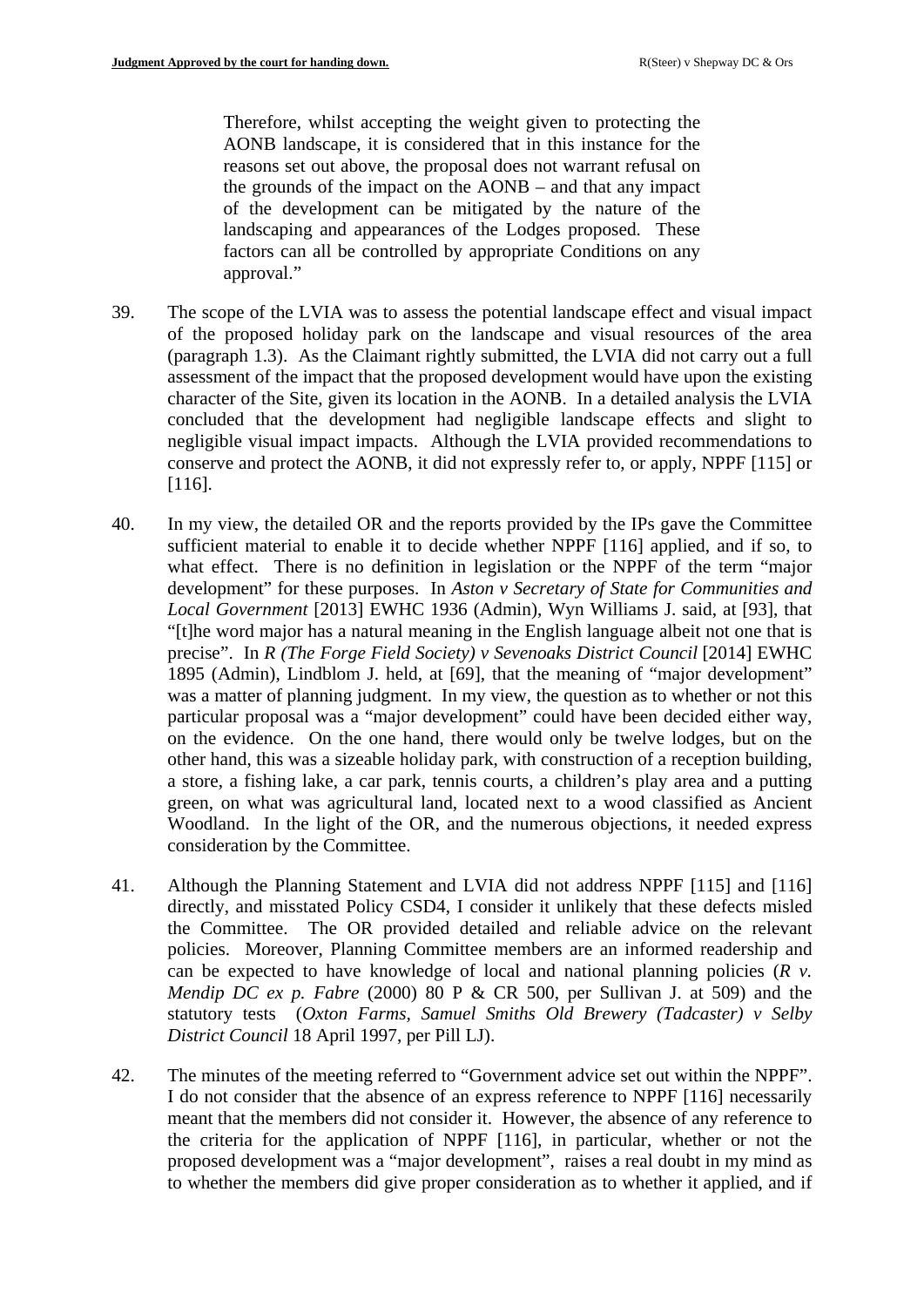so, to what effect. Moreover, when the draft minutes were considered, in some detail, at the next meeting on 28 March 2017, no one suggested that consideration of NPPF [116] had taken place but had been omitted from the minutes.

43. However, because of the lack of any reliable record of the meeting, I cannot be satisfied, on the balance of probabilities, that the Committee did not consider NPPF [116], and since the burden of proof rests upon the Claimant, his challenge under Ground 1 does not succeed.

## **Ground 2**

- 44. The Claimant submitted that the Committee's conclusion, in the Minutes, that "the application demonstrated that there would not be harm to the AONB", was irrational, in the light of the OR and the assessment in the LVIA.
- 45. The OR noted the Kent Downs AONB Unit's objection to the proposed development on the grounds that it would fail to conserve and enhance the local character, qualities and distinctiveness of the AONB:

"It is considered by the AONB Unit that the introduction of the proposed facilities in this open countryside location would result in the introduction of incongruous features in this open rural landscape that would negatively impact on the open rural landscape character of this part of the Kent Downs AONB. The development would also introduce activity including evening and night time use which necessitates the introduction of lighting in an area that is currently unlit. Taking these factors into account, the findings of the LVIA and conclusions of the Design and Access Statement submitted in support of the application are not agreed with it and it is considered that the proposal would fail to conserve and enhance the local character, qualities and distinctiveness of the AONB. It is not considered that the impacts could be satisfactorily mitigated by landscaping."

46. The OR noted that the Defendant's Landscape and Urban Design Officer had also objected, stating that:

> "… The design for the facility has been carefully considered. In itself the low density of buildings, suggested landscaping and choice of native species would provide for a pleasant environment. However the location of the facility is an issue in terms of the impact the development would have on the existing character. The site is part of a strip of open land that acts as a band running between Densole and Reinden Woods, the value of which should not be underestimated. This is especially important in the context of the AONB. If permission were granted this development would introduce a different element to the landscape, which would fragment the landscape through the introduction of solid form; mainly the landscaping.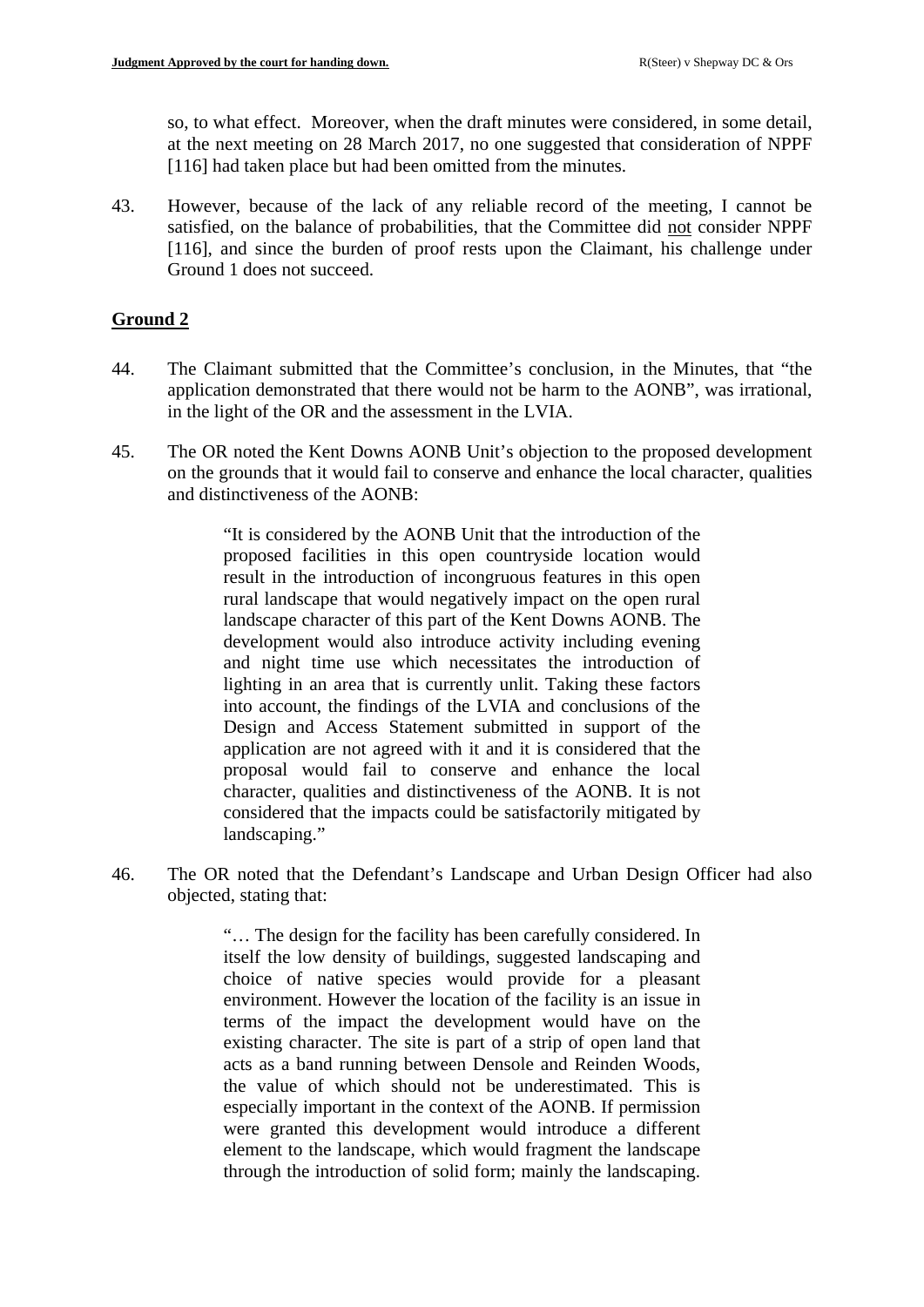The scale of the site in the context of its surroundings in conjunction with the relatively geometric nature of the site boundary will make it stand out within the area despite the use of native species. This being the case the suggested location might not be the best in terms of protecting the character of the AONB. Another issue that is a product of the choice of the location is the relatively long entrance drive, which is shown as an avenue. The avenue would also fragment the open nature of the general area. The construction and operation of the site is also something that needs to be considered. The construction period will be temporary and will cause disturbance but the operation of the site will be the most significant issue. The introduction of vehicular traffic will impact on the site, as there is currently no vehicular traffic any increase will be significant. The movement and noise generated by this traffic even at low levels will have a detrimental impact on the area / AONB. The length of the drive that is proposed will exacerbate this. One of the intrinsic qualities of this landscape is its tranquillity which is compatible with its scenic qualities.

[The] benefits of this development need to be considered against its impact on the area / AONB."

47. Section 8 of the OR gave detailed consideration to the potential harm to the AONB. In the Summary at paragraph 9.2 (quoted above), the OR referred to "the significant harm to the landscape and scenic beauty of this nationally important landscape identified in this report", contrary to local and national policies. In its Recommendation, at paragraph 1, the OR stated:

> "….the proposed development would be harmful to the unspoilt character of this exceptional landscape setting, failing to conserve its landscape and scenic beauty. In addition activity associated with the use would be likely to lead to further erosion of the area's special character of tranquillity and dark skies. Installation of lodges not of a design informed by the local vernacular, a lake, car parking and recreational facilities would detrimentally weaken the characteristics and qualities of the natural beauty and landscape character, disregarding the primary purpose of the AONB designation, namely the conservation and enhancement of its natural beauty. ...."

- 48. As set out under Ground 1 above, the Applicant's Planning Statement concluded that there would not be any detrimental impact upon the AONB and there would only be "limited harm" to the countryside and the AONB.
- 49. The LVIA's assessment of harm was summarised in its conclusions, at page 46 49, as follows:

#### "**6.1 LANDSCAPE EFFECTS AND VISUAL IMPACTS**

…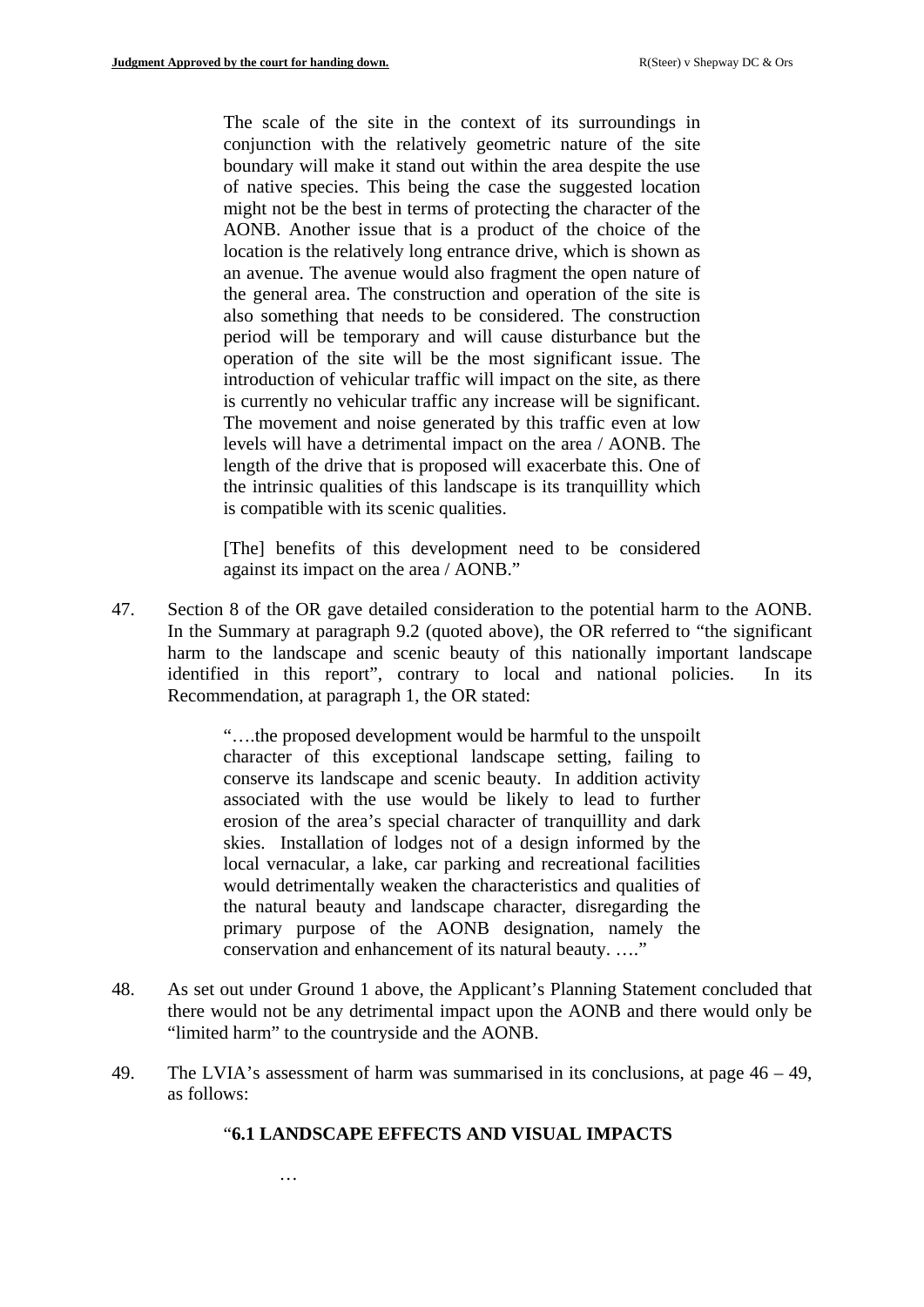- The effects of land cover and relatively flat topography of the site and gently undulating adjacent landscape, on the visual envelope mean that there would be no long distance views (more than 1 Km) of the proposed Holiday Park with fishing lake, in year 1.
- There would be views to the western and north western half of the site from one footpath (FP HE 190.)Also, north and central part of the site from FP HE 187 as well as from various farm track ways. However, as most close range viewers are workers or recreationalists who will be on FP HE 190 angles of views will be sometimes away from the site during their walking, depending on their destination, so they are judged to have a lower sensitivity to change in views as a result.
- The enclosed nature of the site, within a moderately well woodland landscape and the restricted views in to this part of the East Kent Downs, mean that the landscape effects will be generally deemed to be negligible on the Area of Outstanding Natural Beauty (AONB) and wider countryside at year 1.
- The proposed development at Little Densole Farm is well enclosed so that it would have low to negligible landscape effects on this site.
- Landscape capacity to accommodate change as well as its capacity to accommodate enhancements in landscape condition in this part of the North Kent Downs NCA and of the East Kent Downs LCA; Elham to Alkhan, is deemed to be moderate.
- New trees in the boundary hedgerows will be planted to gap up as the land will be brought back into management. This will strengthen and enhance the landscape character, linking the site's existing hedgerows and trees to land beyond and thus enhancing the landscape setting.
- Any slight adverse landscape effects in year 1 will be mitigated by effects of planting. The mitigation planting proposed will reflect the local landscape character and species indigenous to the area. This is a moderately well wooded landscape of hedgerows and shaws, and ancient woodland with mixed farming on the plateau in this part of the LCA. By enhancing and strengthening of the present vegetation and land cover on and near the site the landscape character of the whole area will be enhanced. This planting and hedgerow management will thus also be in keeping with Alkham Dry Valleys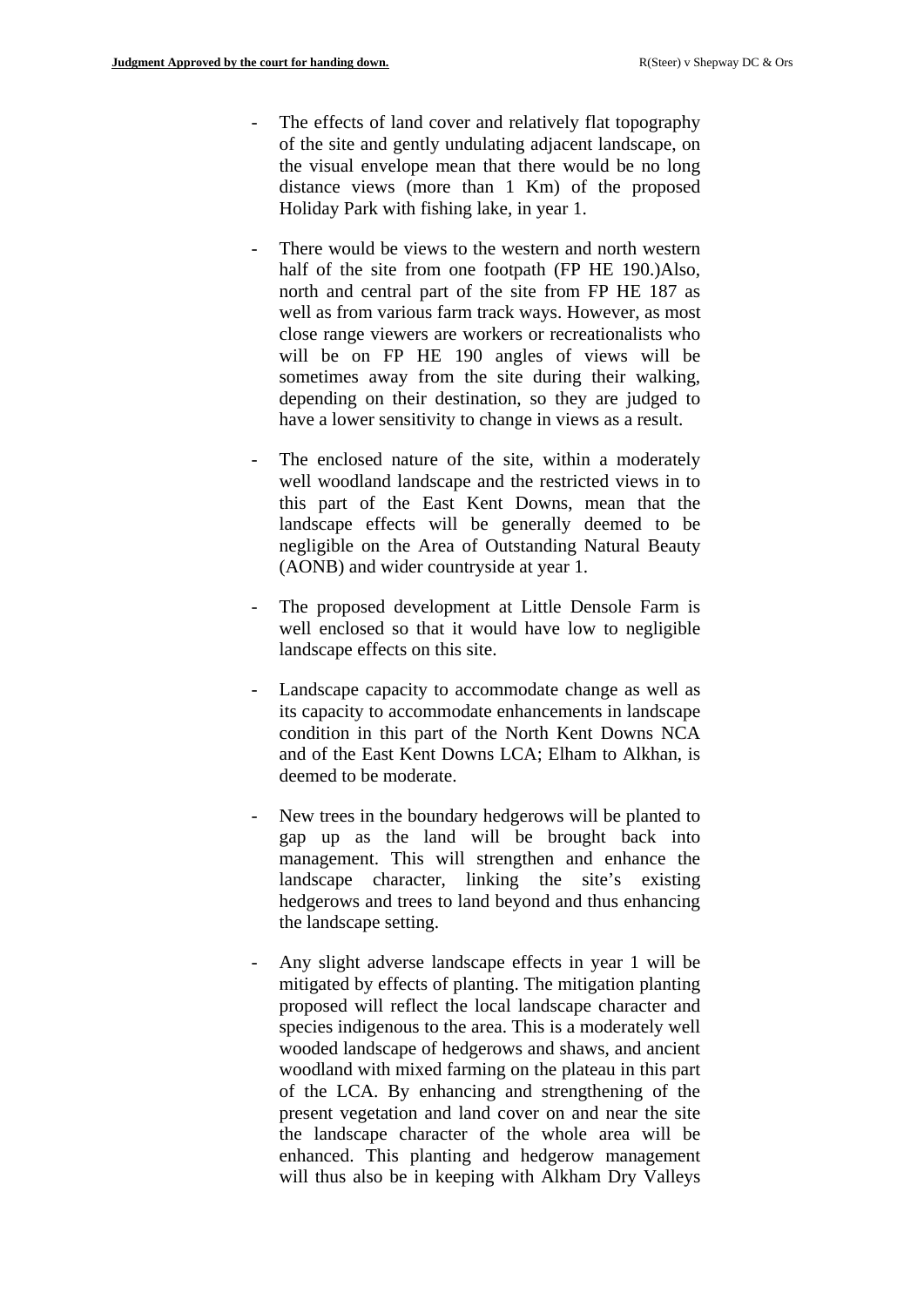LCA landscape character and will further help to strengthen local landscape character of the area.

- Over time, the landscape planting and management of trees and hedgerows will enhance the landscape character of the site and its surroundings within the East Kent Downs, strengthening its capacity to accommodate change and enhancing its landscape structure.
- The mitigation planting and management will mean that the new Holiday Park with fishing lake will have negligible to slight positive landscape effects, over time to year 15. (See Table 2, in Appendix.)
- 6.1.1 Visual Impacts.
- The visual magnitude of change will be slight adverse for footpath FP HE 190 on Day 1. Some enhancement planting of new hedgerows and trees will mean that this will decrease to negligible or slight position by year 15.
- Enhancements in planting and management will be used to strengthen landscape condition of the adjacent land and thus will improve the views from the nearest farm track ways over time.
- In the short term, the new Holiday Park with fishing lake will have a slight adverse visual impact on some close range views from FP HE 190 and further off the footpath HE 187 and from the farm track way from the west. (See Appendix 3 – Summary of Visual impacts.) However, generally, this will decrease with mitigation planting and the visual impacts will decrease over time. These will vary depending on extent of land cover from certain viewpoints. These are largely confined to views within the farmed plateau. The main receptors of these were deemed to be farm workers who have a low sensitivity to changes in view; or dog walkers, joggers and other recreationalists who have a moderate to high sensitivity to changes in view. This is lowered to moderate/low by the oblique angle, small portion of the view experienced and small magnitude of change in the views due to the nature of those views. (See Appendix for details.)
	- …
- High levels of use of one of the nearest footpaths (FP HE 192 Reinden walk and bridleway were recorded during the survey, though this path is very well screened from the site along most of its length. The landscape is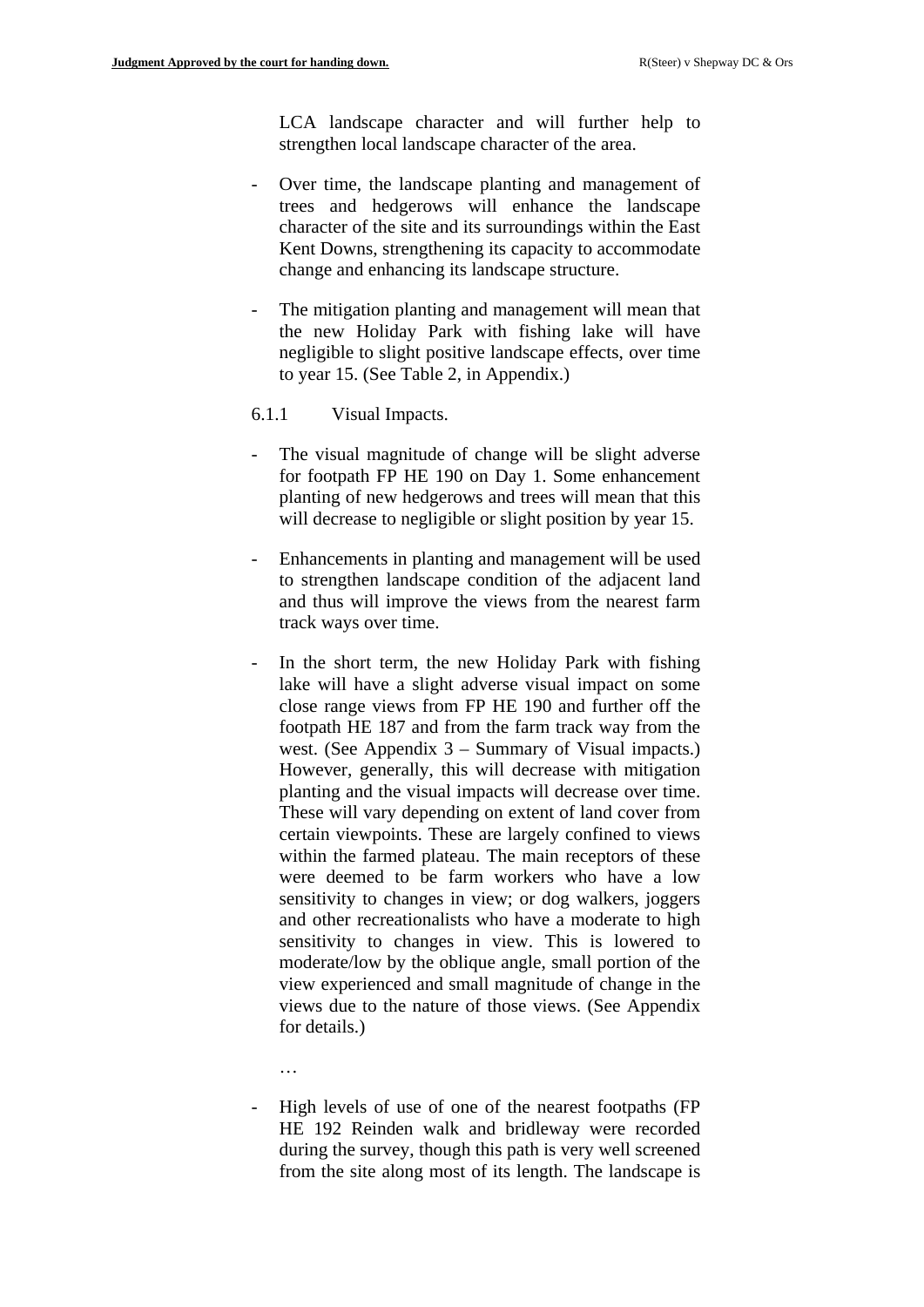an AONB. It is thus perceived to be a valued landscape and it does have moderate to high levels of use by receptors, so perceived moderate visual sensitivity in some parts of the landscape as a result, depending on levels of use and nature of the views. Inherent sensitivity of the landscape is low, and landscape quality (or condition) is thus considered to be generally moderate to low.

…

- The enhancements and the use of the site for a Holiday Park with fishing lake would be a form of diversification and would be in keeping with the NPPF and some Core Policies of Shepway District Council Local Plan.
- The mitigation planting will be designed to strengthen landscape character, by planting and by management, using enhancements to increase biodiversity, BY adding features which are characteristic of the North downs AONB, to add to the landscape character and will also be in keeping with the NPPF.
- The tourism income and employment opportunities generated would be in keeping with the NPPF."
- 50. The Claimant submitted that the LVIA could not be relied upon in support of the Committee's conclusion that the proposal would not harm the AONB because it did identify some degree of harm, particularly in the early years before the growth of new hedges and trees planted as screening.
- 51. There was a gulf between the assessment of wide-ranging harm in the OR and the assessment of no or limited harm in the Planning Statement and low to negligible, slight adverse, harm in the LVIA. The Committee was entitled, in the exercise of its planning judgment, to prefer the assessment in the IPs' supporting reports. The minutes do not explain why members concluded that there was no harm when the OR and the objectors (some of whom had specialist expertise) identified wide-ranging harm and even the IPs' supporting reports identified some harm. The Committee also ought to have explained why it departed from the OR assessment that the development would fail to conserve and enhance the landscape and natural beauty of the area, with regard to matters not fully addressed in the Planning Statement or the LVIA. For example, the traffic, noise, lighting and activity generated by the holiday park which would erode the area's special character of tranquillity and dark skies; the impact on the adjacent Ancient Woodland; the cluttered, residential appearance of a holiday park, extending development beyond the settlement boundaries into an area of open countryside; and the loss of the openness between the woodland and the existing settlement. However, these points primarily go to support Ground  $3 -$  the reasons challenge. As I do not know what the Committee's reasons were, I am unable to judge whether or not the Committee was acting irrationally. There is a high threshold to surmount before a finding of irrationality can properly be made. The burden of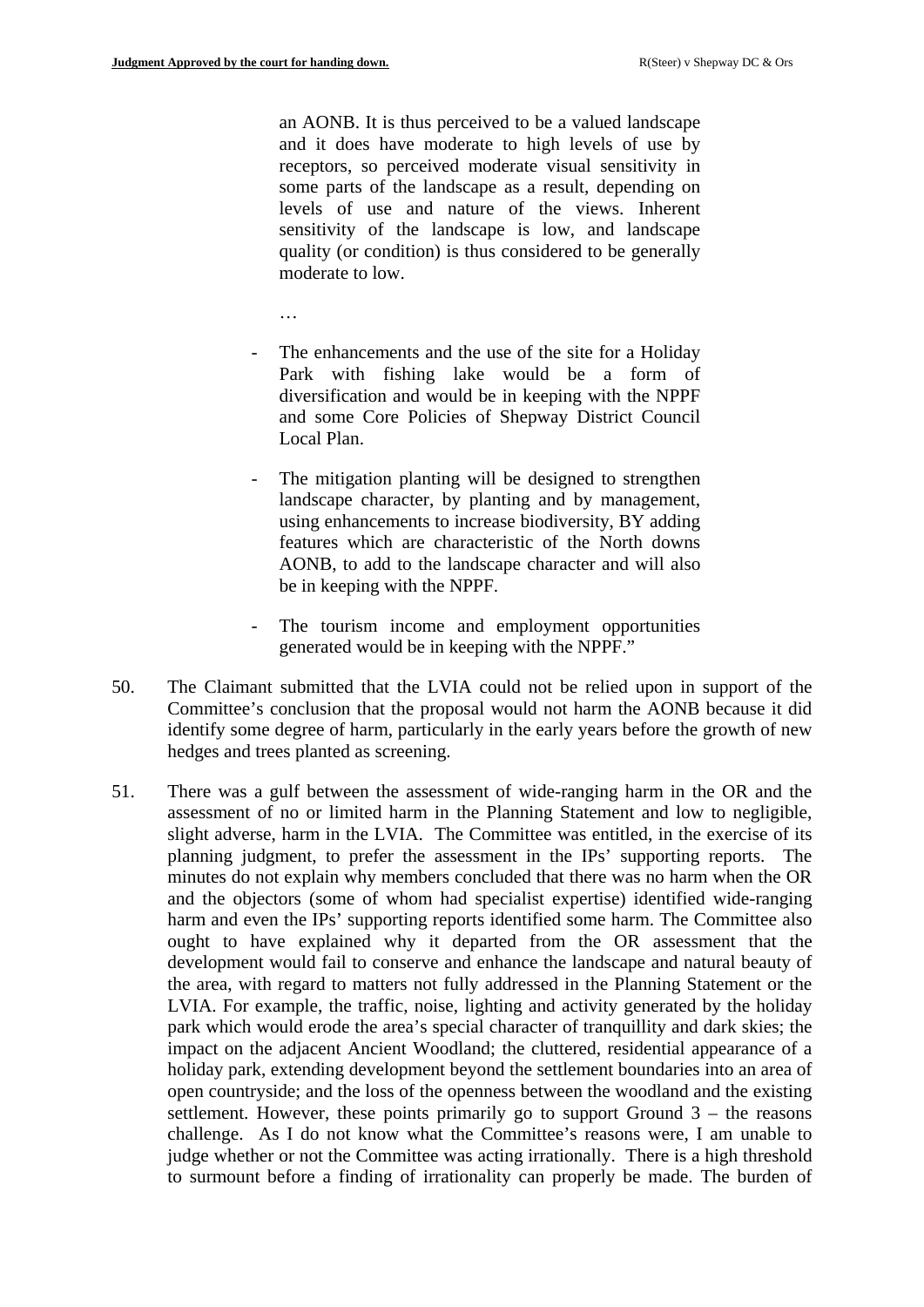proof rests upon the Claimant, and I consider he has failed to establish irrationality. For these reasons, Ground 2 does not succeed.

# **Ground 3**

52. A local planning authority's statutory duty to give reasons for its decisions on applications for planning permission is set out in article 35 of the Town and Country Planning (Development Management Procedure) (England) Order 2015 (SI 2015/595) ("the 2015 Order"), which provides, so far as is material:

> "35. Written notice of decision or determination relating to a planning application

> (1) When the local planning authority give notice of a decision or determination on an application for planning permission or for approval of reserved matters—

> (a) where planning permission is granted subject to conditions, the notice must state clearly and precisely their full reasons—

(i) for each condition imposed; and

(ii) in the case of each pre-commencement condition, for the condition being a pre-commencement condition;

(b) where planning permission is refused, the notice must state clearly and precisely their full reasons for the refusal, specifying all policies and proposals in the development plan which are relevant to the decision:

……"

- 53. In 2013, the Secretary of State, pursuant to his duties under the TCPA 1990, removed the duty on local planning authorities to give "summary reasons" for the grant of planning permission (Town and Country Planning (Development Management and Procedure)(England)(Amendment) Order 2013 (SI 2013/1238)).
- 54. However, even in cases where there is no statutory duty to give reasons, and a public body has not volunteered reasons, at common law a duty to give reasons may be implied in order to meet the requirements of fairness. As the Defendant conceded, a common law duty to give reasons arose in this case because the Committee was departing from the OR's recommendation and the application was controversial as it concerned a protected AONB.
- 55. The Supreme Court, in *Dover District Council v CPRE Kent* [2017] UKSC 79 has recast the nature of the common law duty in the following terms, per Lord Carnwath at [59] – [60]:

"59 … However it should not be difficult for councils and their officers to identify cases which call for a formulated statement of reasons, beyond the statutory requirements. Typically they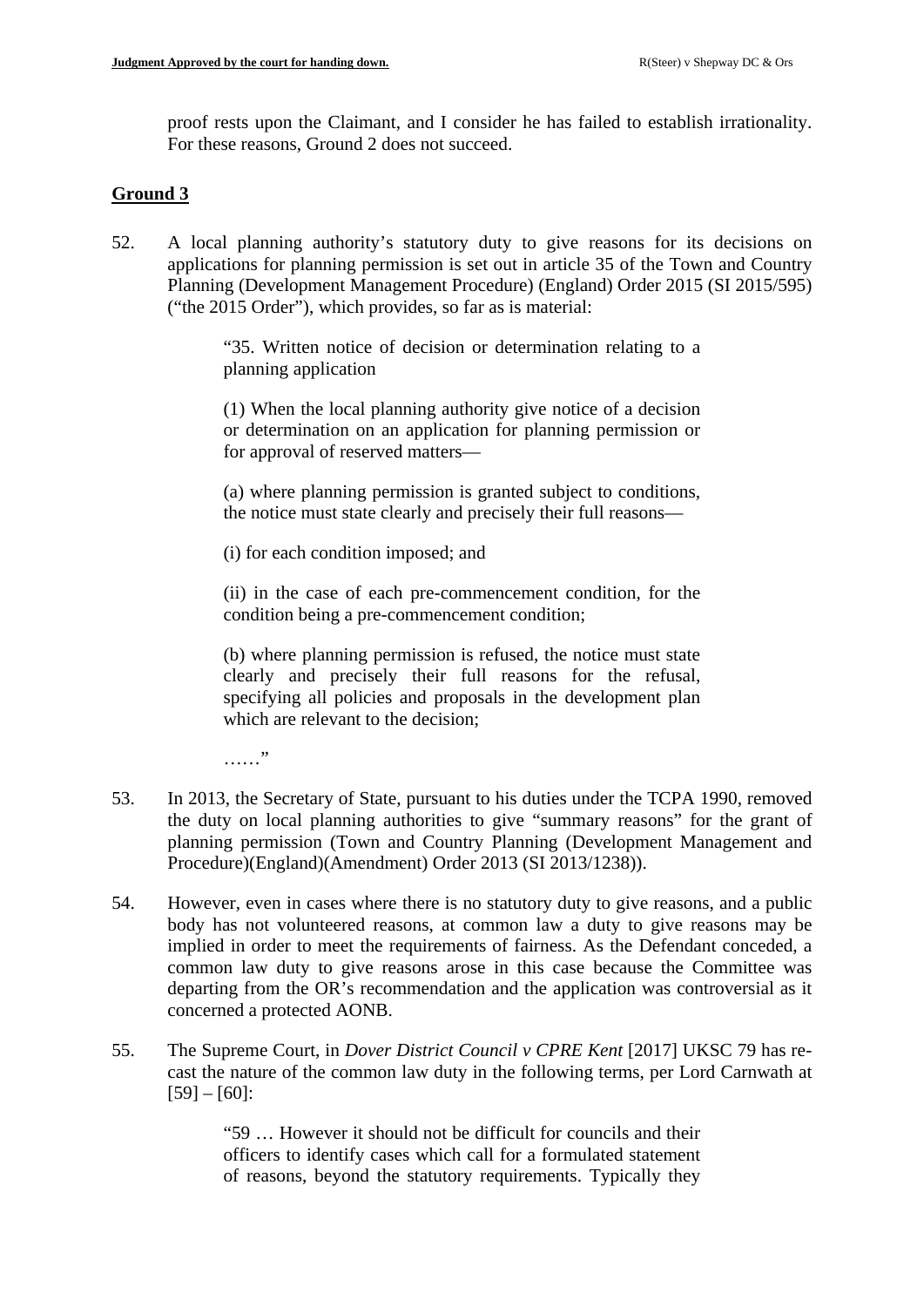will be cases where, as in *Oakley* and the present case, permission has been granted in the face of substantial public opposition and against the advice of officers, for projects which involve major departures from the development plan, or from other policies of recognised importance (such as the "specific policies" identified in the NPPF - para 22 above). Such decisions call for public explanation, not just because of their immediate impact; but also because, as Lord Bridge pointed out (para 45 above), they are likely to have lasting relevance for the application of policy in future cases.

60 Finally, with regard to Sales LJ's concerns about the burden on members, it is important to recognise that the debate is not about the necessity for a planning authority to make its decision on rational grounds, but about when it is required to disclose the reasons for those decisions, going beyond the documentation that already exists as part of the decisionmaking process. Members are of course entitled to depart from their officers' recommendation for good reasons, but their reasons for doing so need to be capable of articulation, and open to public scrutiny. There is nothing novel or unduly burdensome about this. The Lawyers in Local Government Model Council Planning Code and Protocol (2013 update) gives the following useful advice, under the heading "Decisionmaking":

"Do make sure that if you are proposing, seconding or supporting a decision contrary to officer recommendations or the development plan that you clearly identify and understand the planning reasons leading to this conclusion / decision. These reasons must be given prior to the vote and be recorded. Be aware that you may have to justify the resulting decision by giving evidence in the event of any challenge." (their emphasis)"

56. Lord Carnwath set out the legal principles to be applied in respect of the standard of reasons at [35] to [37] and [42]:

> "35. A "broad summary" of the relevant authorities governing reasons challenges was given by Lord Brown in *South Buckinghamshire District Council v Porter (No 2)* [2004] 1 WLR 1953, para 36:

"The reasons for a decision must be intelligible and they must be adequate. They must enable the reader to understand why the matter was decided as it was and what conclusions were reached on the 'principal important controversial issues', disclosing how any issue of law or fact was resolved. Reasons can be briefly stated, the degree of particularity required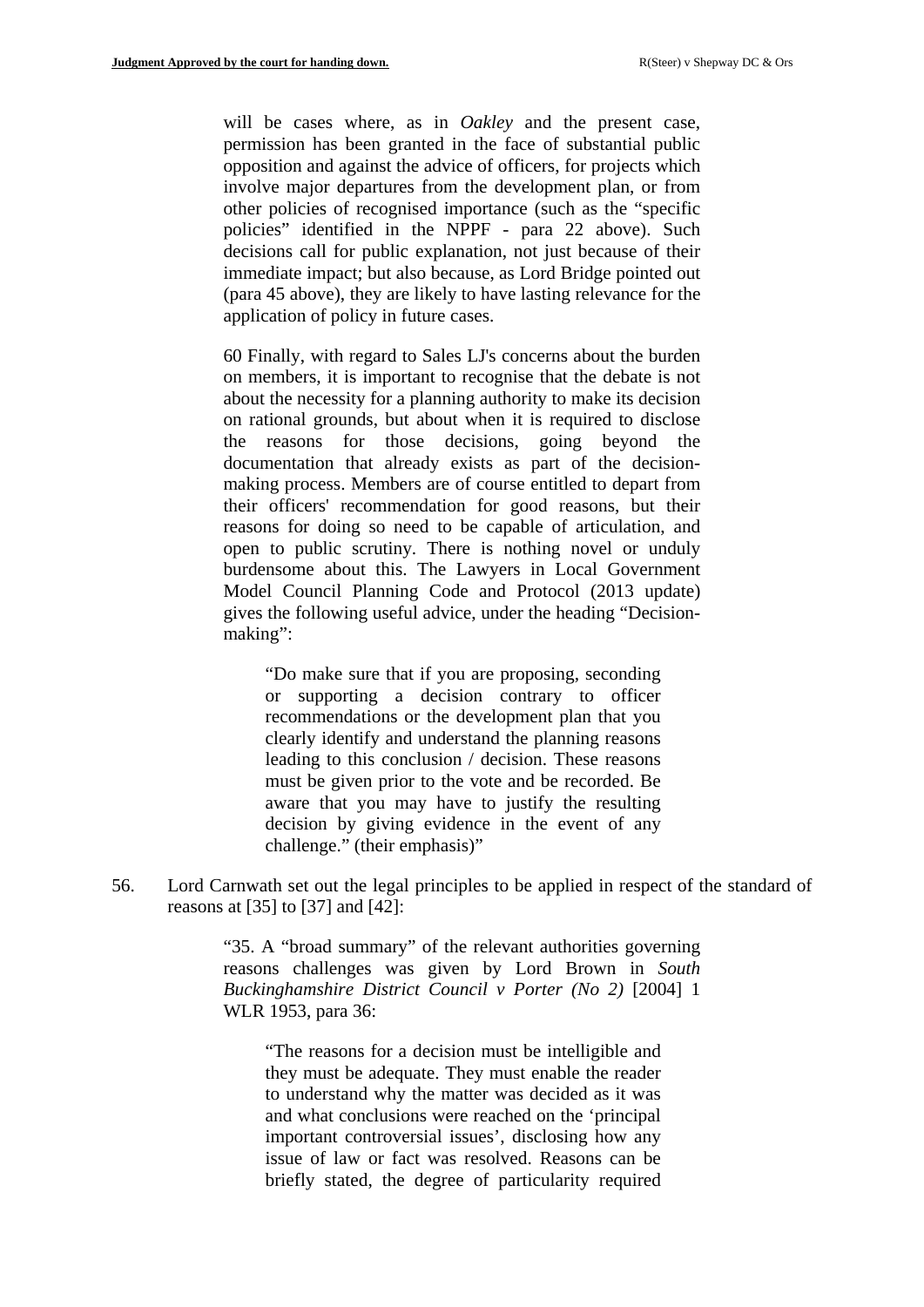depending entirely on the nature of the issues falling for decision. The reasoning must not give rise to a substantial doubt as to whether the decision-maker erred in law, for example by misunderstanding some relevant policy or some other important matter or by failing to reach a rational decision on relevant grounds. But such adverse inference will not readily be drawn. The reasons need refer only to the main issues in the dispute, not to every material consideration. They should enable disappointed developers to assess their prospects of obtaining some alternative development permission, or, as the case may be, their unsuccessful opponents to understand how the policy or approach underlying the grant of permission may impact upon future such applications. Decision letters must be read in a straightforward manner, recognising that they are addressed to parties well aware of the issues involved and the arguments advanced. A reasons challenge will only succeed if the party aggrieved can satisfy the court that he has genuinely been substantially prejudiced by the failure to provide an adequately reasoned decision."

36. In the course of his review of the authorities he had referred with approval to the "felicitous" observation of Sir Thomas Bingham MR in *Clarke Homes Ltd v Secretary of State for the Environment* (1993) 66 P & CR 263, 271-272, identifying the central issue in the case as:

"… whether the decision of the Secretary of State leaves room for genuine as opposed to forensic doubt as to what he has decided and why. This is an issue to be resolved as the parties agree on a straightforward down-to-earth reading of his decision letter without excessive legalism or exegetical sophistication."

37. There has been some debate about whether Lord Brown's words are applicable to a decision by a local planning authority, rather than the Secretary of State or an inspector. It is true that the case concerned a statutory challenge to the decision of the Secretary of State on a planning appeal. However, the authorities reviewed by Lord Brown were not confined to such cases. They included, for example, the decision of the House of Lords upholding the short reasons given by Westminster City Council explaining the office policies in its development plan (*Westminster City Council v Great Portland Estates plc* [1985] AC 661, 671-673). Lord Scarman adopted the guidance of earlier cases at first instance, not limited to planning cases (eg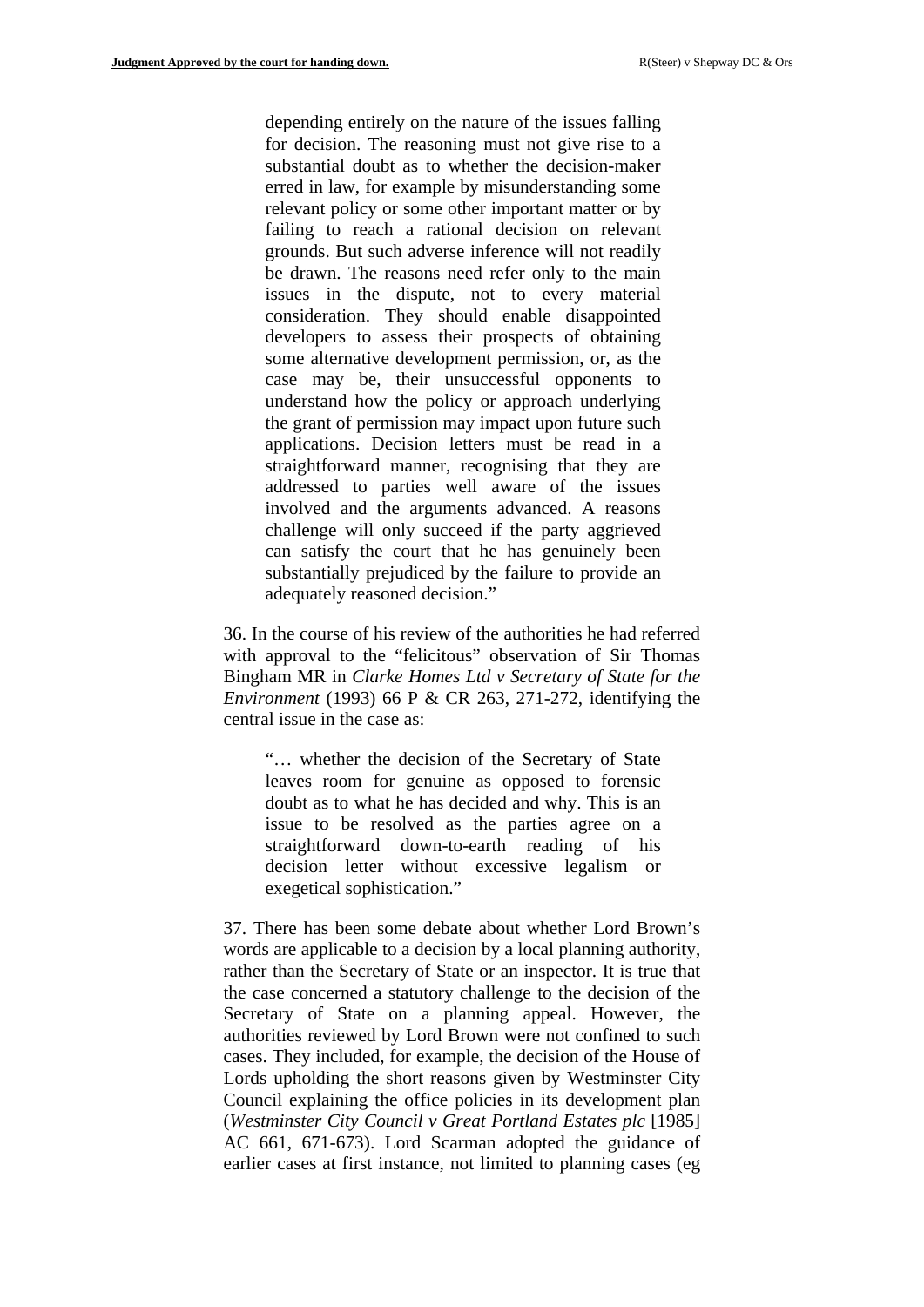In *re Poyser and Mills'* Arbitration [1964] 2 QB 467, 478), that the reasons must be "proper, adequate and intelligible" and can be "briefly stated" (p 673E-G). Similarly local planning authorities are able to give relatively short reasons for refusals of planning permission without any suggestion that they are inadequate."

……

"42. There is of course the important difference that, as Sullivan J pointed out in Siraj, the decision-letter of the Secretary of State or a planning inspector is designed as a stand-alone document setting out all the relevant background material and policies, before reaching a reasoned conclusion. In the case of a decision of the local planning authority that function will normally be performed by the planning officers' report. If their recommendation is accepted by the members, no further reasons may be needed. Even if it is not accepted, it may normally be enough for the committee's statement of reasons to be limited to the points of difference. However the essence of the duty remains the same, as does the issue for the court: that is, in the words of Sir Thomas Bingham MR, whether the information so provided by the authority leaves room for "genuine doubt … as to what (it) has decided and why."

- 57. The Claimant relied particularly upon *R (Mevagissey PC) v Cornwall CC* [2013] EWHC 3684 (Admin) but in my view it has been overtaken by *CPRE (Kent)*.
- 58. The formal 'Notification of Grant of Planning Permission to Develop Land' issued by the Council on 18 May 2017 met the requirements in article 35(1)(a) to "state clearly and precisely their full reasons for each condition imposed and in the case of each pre-commencement condition, for the condition being a pre-commencement condition". Consistently with Article 35, the Council did not give any reasons for granting planning permission.
- 59. The Council's Planning Committee was obliged to record minutes of proceedings at its meetings, pursuant to paragraph 41 of schedule 12 to the Local Government Act 1972, and present them for approval and signature at the next meeting of the committee. Those minutes had to be made available for inspection by the public pursuant to section 100(C) Local Government Act 1972. In this case, the minutes of the meeting of 28 February 2017 were approved at the meeting of 28 March 2017.
- 60. The minutes of the meeting of 28 February 2017 were, in effect, the sole reasons for the Committee's decision. It cannot rely upon the OR, since it did not follow its reasoning or recommendations. According to Councillor Pascoe, members rejected the OR in its entirety (see the minutes of the meeting of 28 March 2017 above).
- 61. In my judgment, the minutes failed to meet the requirements in Lord Brown's formulation in *South Buckinghamshire District Council v Porter (No 2)* [2004] 1 WLR 1953, para 36, which is set out above in the judgment of Lord Carnwath. The